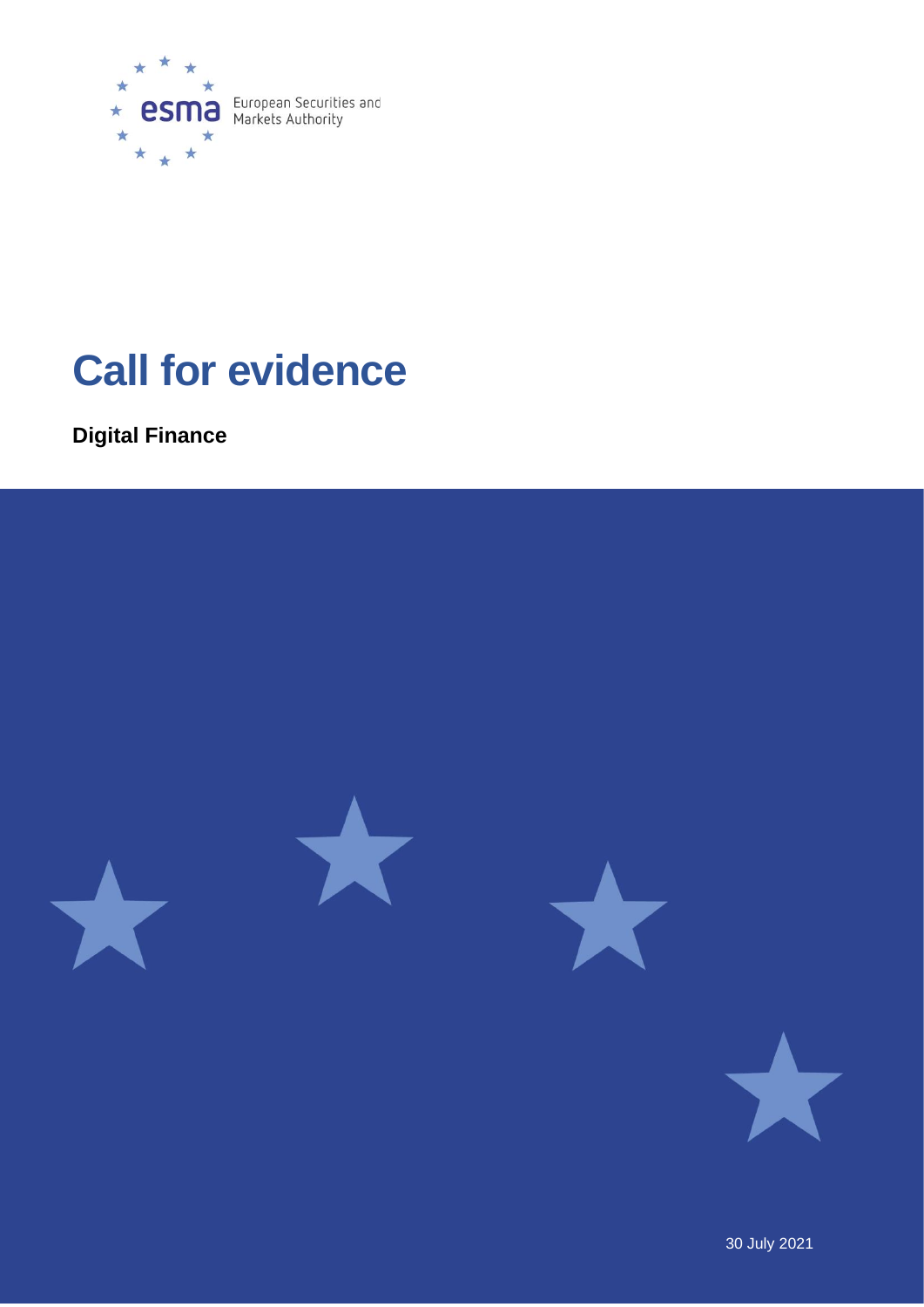

# **Responding to this paper**

ESMA invites comments on this paper and in particular on the specific questions summarised in Appendix 1. Responses are most helpful if they:

- respond to the question stated;
- contain a clear rationale;
- give concrete examples

ESMA will consider all responses received by **1 August 2021.** 

All contributions should be submitted online at [www.esma.europa.eu](http://www.esma.europa.eu/) under the heading 'Your input - Consultations'.

# **Instructions**

In order to facilitate analysis of responses to the Consultation Paper, respondents are requested to follow the below steps when preparing and submitting their response:

- 1. Insert your responses to the questions in the Consultation Paper in the present response form.
- 2. Please do not remove tags of the type <ESMA\_QUESTION\_DCFE\_1>. Your response to each question has to be framed by the two tags corresponding to the question.
- 3. If you do not wish to respond to a given question, please do not delete it but simply leave the text "TYPE YOUR TEXT HERE" between the tags.
- 4. When you have drafted your response, name your response form according to the following convention: ESMA\_DCFE\_nameofrespondent\_RESPONSEFORM. For example, for a respondent named ABCD, the response form would be entitled ESMA\_DCFE\_ABCD\_RESPONSEFORM.
- 5. Upload the form containing your responses, in Word format, to ESMA's website [\(www.esma.europa.eu](http://www.esma.europa.eu/) under the heading "Your input – Open consultations"  $\rightarrow$  "Call for Evidence on Digital Finance").

# **Publication of responses**

All contributions received will be published following the close of the call for evidence, unless you request otherwise. Please clearly and prominently indicate in your submission any part you do not wish to be publicly disclosed. A standard confidentiality statement in an email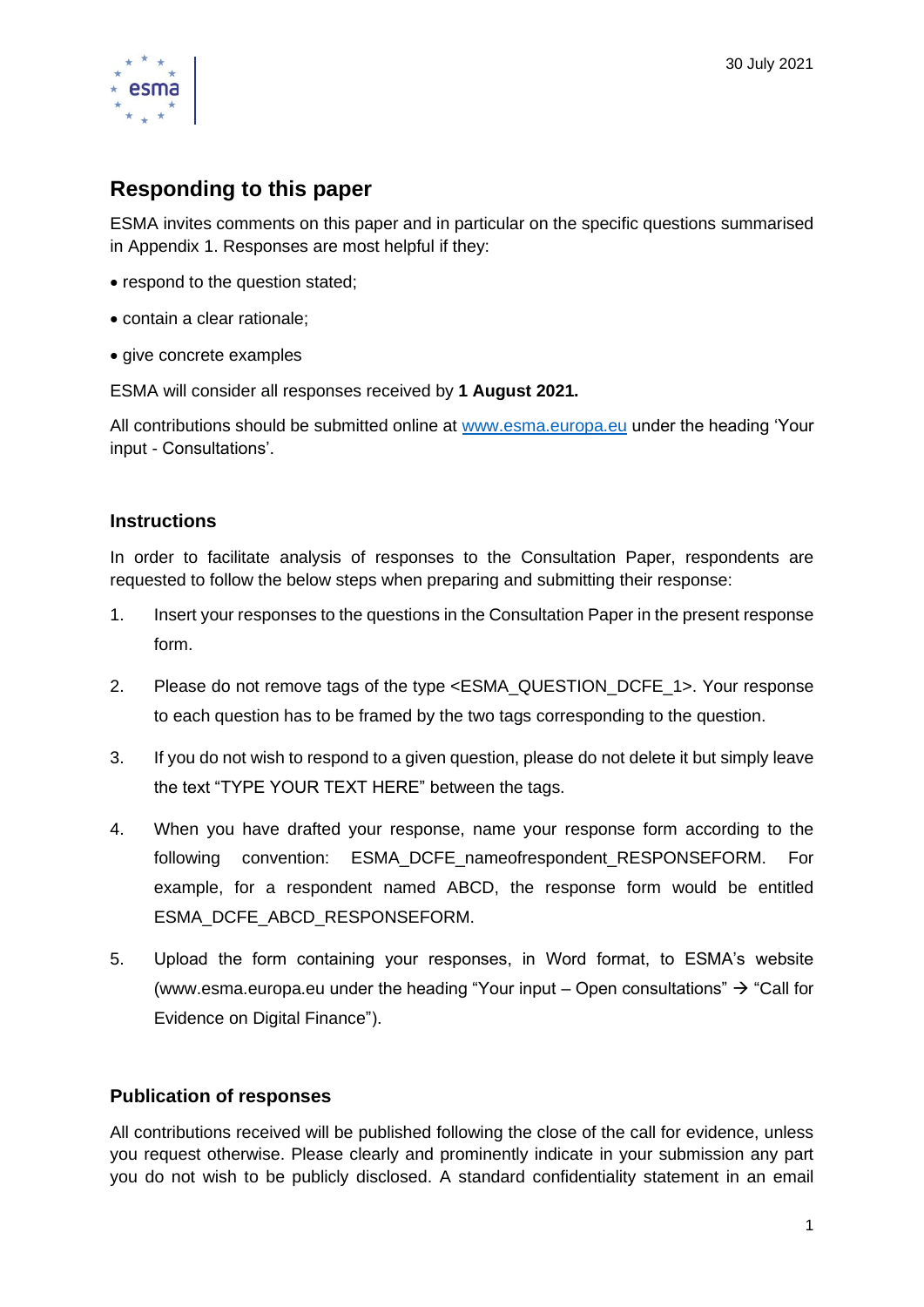

message will not be treated as a request for non-disclosure. A confidential response may be requested from us in accordance with ESMA's rules on access to documents. We may consult you if we receive such a request. Any decision we make not to disclose the response is reviewable by ESMA's Board of Appeal and the European Ombudsman.

# **Data protection**

Information on data protection can be found at [www.esma.europa.eu](http://www.esma.europa.eu/) under the heading Legal [Notice.](http://www.esma.europa.eu/legal-notice)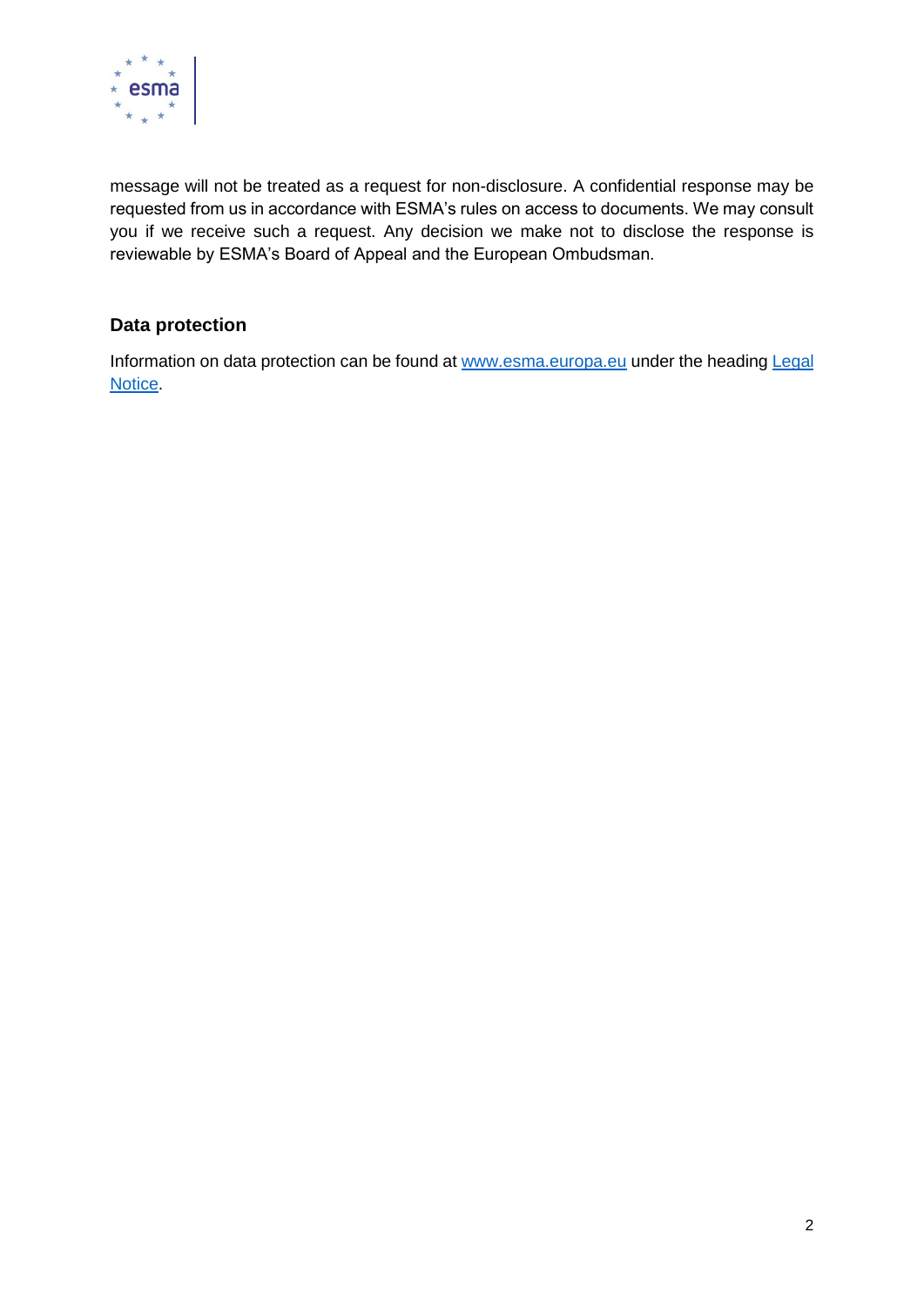

# **Who should read this paper**

All interested stakeholders are invited to respond to this call for evidence.

This call for evidence is primarily of interest to:

- (i) Financial firms relying on third-parties, in particular technology firms, to fulfil critical or important functions;
- (ii) Third-parties, in particular technology firms, on which financial firms rely to fulfil critical or important functions;
- (iii) Technology firms providing financial services, either directly or through partnerships with financial firms;
- (iv) Platforms marketing or providing access to different financial services;
- (v) Groups combining financial and non-financial activities, also known as mixed activity groups.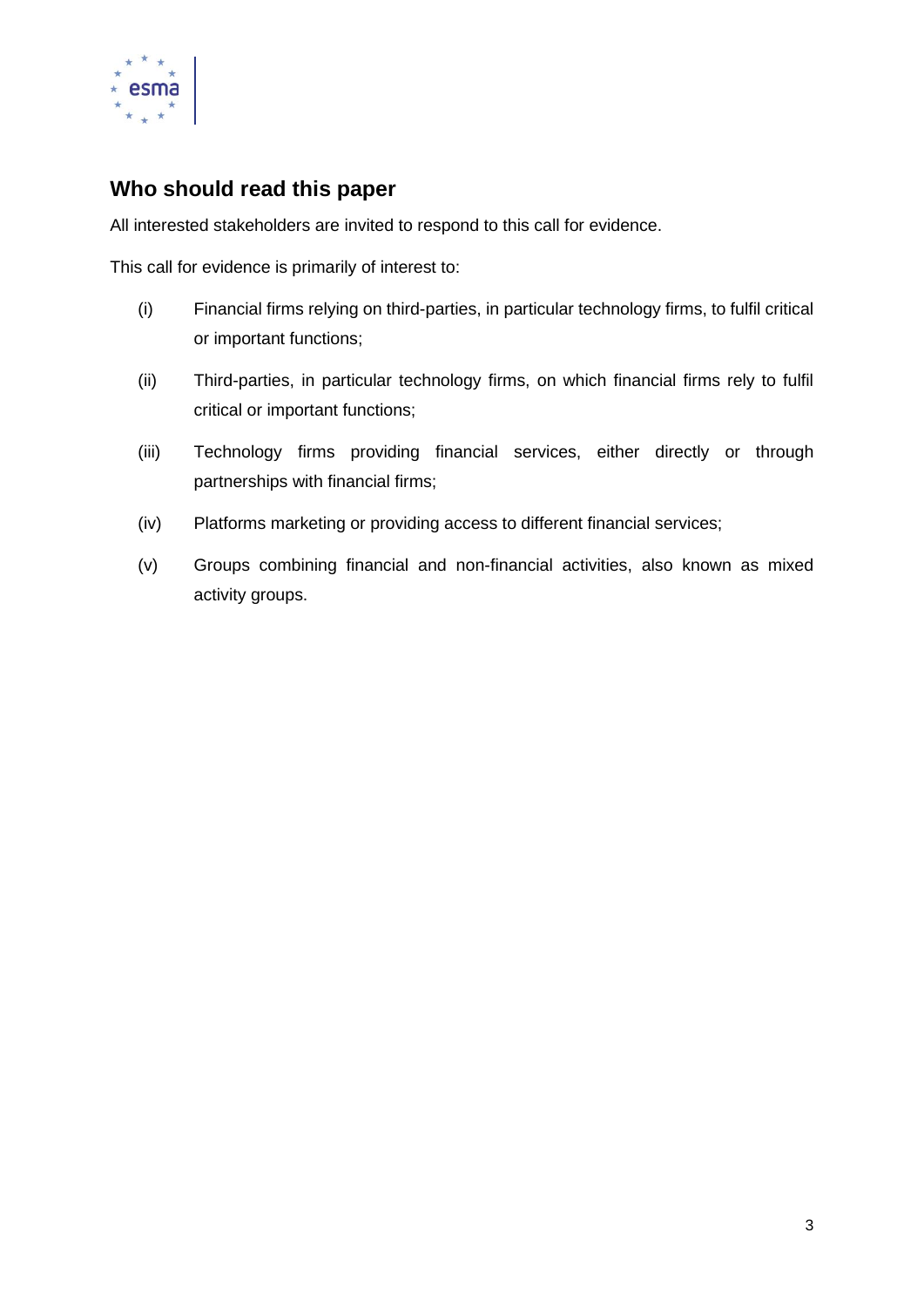

# **Abbreviations and definitions**

# **Abbreviations**

| <b>EBA</b>   | <b>European Banking Authority</b>                      |  |
|--------------|--------------------------------------------------------|--|
| EC           | <b>European Commission</b>                             |  |
| <b>ESAs</b>  | <b>European Supervisory Authorities</b>                |  |
| <b>EIOPA</b> | European Insurance and Occupational Pensions Authority |  |
| <b>ESMA</b>  | <b>European Securities and Markets Authority</b>       |  |
| EU           | European Union                                         |  |
| <b>ICT</b>   | Information and Communication Technology               |  |
| <b>MAGs</b>  | Mixed-activity groups                                  |  |
| <b>NCA</b>   | <b>National Competent Authority</b>                    |  |

# **Definitions**

'Financial firm' means any firm falling within ESMA's remit, including (i) alternative investment fund managers of 'AIFMs' as defined in Article 4(1)(b) of the AIFMD and depositaries as referred to in Article 21(3) of AIFMD ('depositaries of alternative investment funds (AIFs)'); (ii) management companies as defined in Article 2(1)(b) of the UCITS Directive ("UCITS management companies") and depositaries as defined in Article 2(1)(a) of UCITS Directive ("depositaries of UCITS"); (iii) central counterparties (CCPs) as defined in Article 2(1) of EMIR and Tier 2 third-country CCPs within the meaning of Article 25(2a) of EMIR which comply with the relevant EMIR requirements pursuant to Article 25(2b)(a) of EMIR; (iv) trade repositories as defined in Article 2(2) of EMIR and in Article 3(1) of SFTR; (v) investment firms as defined in Article 4(1)(1) of MiFID II and credit institutions as defined in Article 4(1)(27) of MiFID II, which carry out investment services and activities within the meaning of Article 4(1)(2) of MiFID II; (vi) data reporting services providers as defined in Article 4(1)(63) of MiFID II; (vii) market operators of trading venues within the meaning of Article 4(1)(24) of MiFID II; (viii) central securities depositories (CSDs) as defined in Article 2(1)(1) of CSDR; (ix) credit rating agencies as defined in Article 3(1)(b) of the CRA Regulation; (x) securitisation repositories as defined in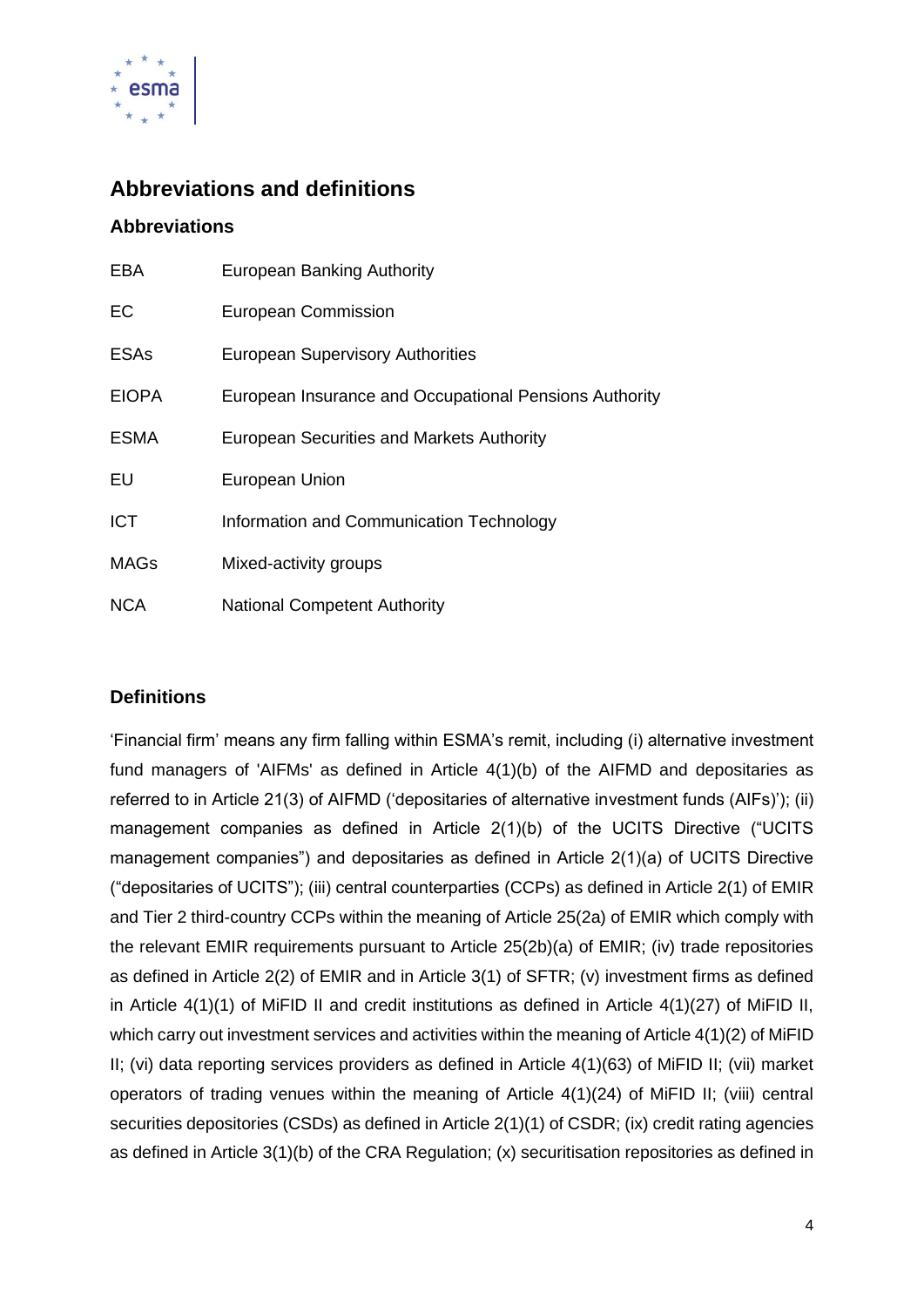

Article 2(23) of SECR; or (xi) administrators of critical benchmarks as defined in Article 3(1)(25) of the Benchmarks Regulation.

'Financial service' and 'financial product' means any financial service and product falling within ESMA'remit, i.e., any financial service and product provided by a financial firm as defined above. Please note that banking, payment, credit and insurance services and products are excluded from the scope of the call for evidence as they fall within EBA's and EIOPA's remit.

'Platform' means any digital platform that enables financial firms directly (or indirectly using a regulated or unregulated intermediary) to market to investors, and/or conclude with investors contracts for, financial products and services. The definition of 'platform' aims to be both 'model' and 'technology-neutral'. Examples of platforms that are relevant for this call for evidence include but are not limited to technical infrastructures used by financial firms to market or distribute different financial products and services, and enabling investors to access products and services provided by different financial firms, such as fund distribution platforms, robo-advisors and on-line trading platforms. Those technical infrastructures that have been developed by financial firms for their sole individual benefit are outside of the scope of this call for evidence.

'Mixed activity group' means a group of undertakings (a parent undertaking and its subsidiary undertakings) conducting both financial and non-financial activities.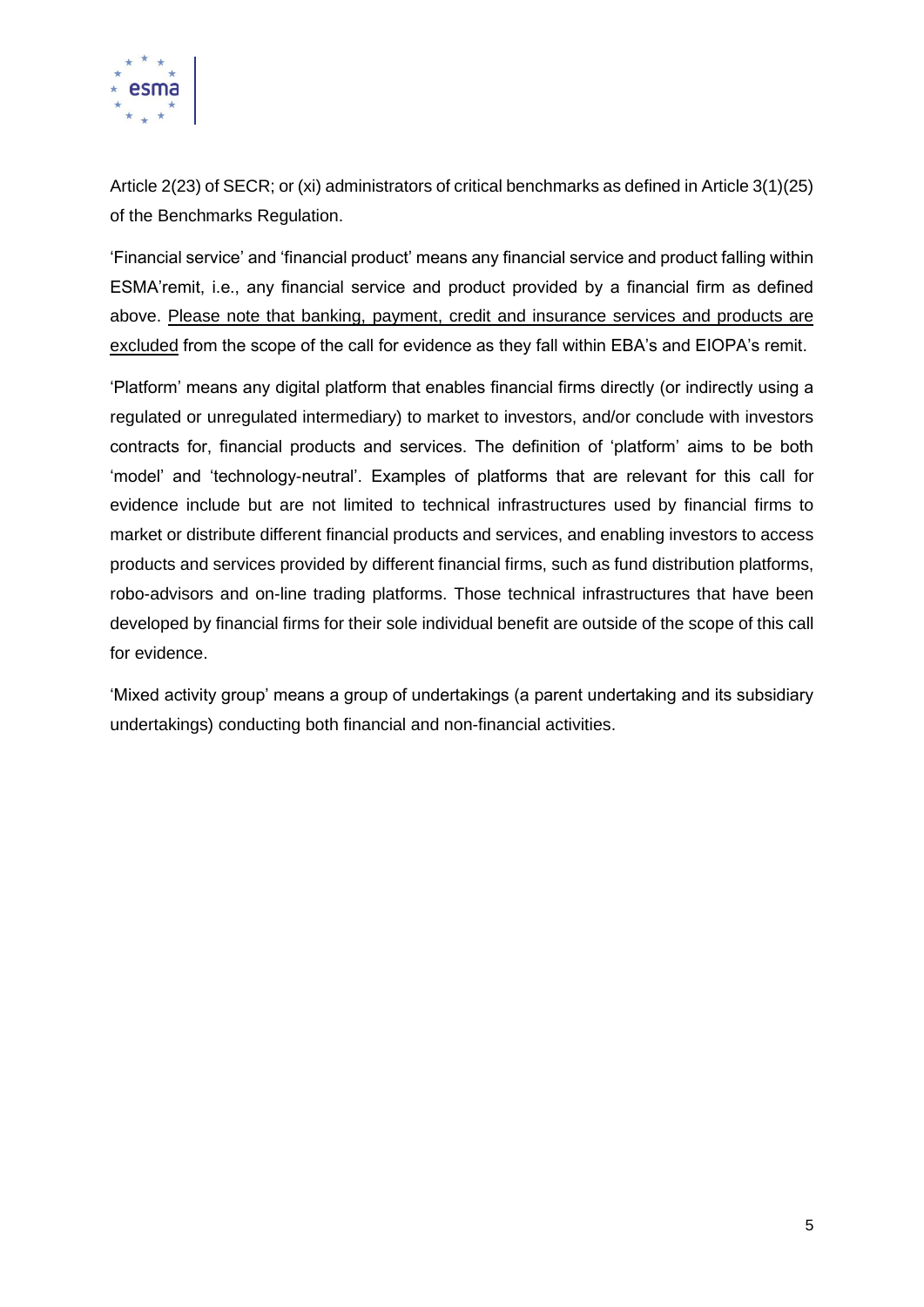

# **Table of Contents**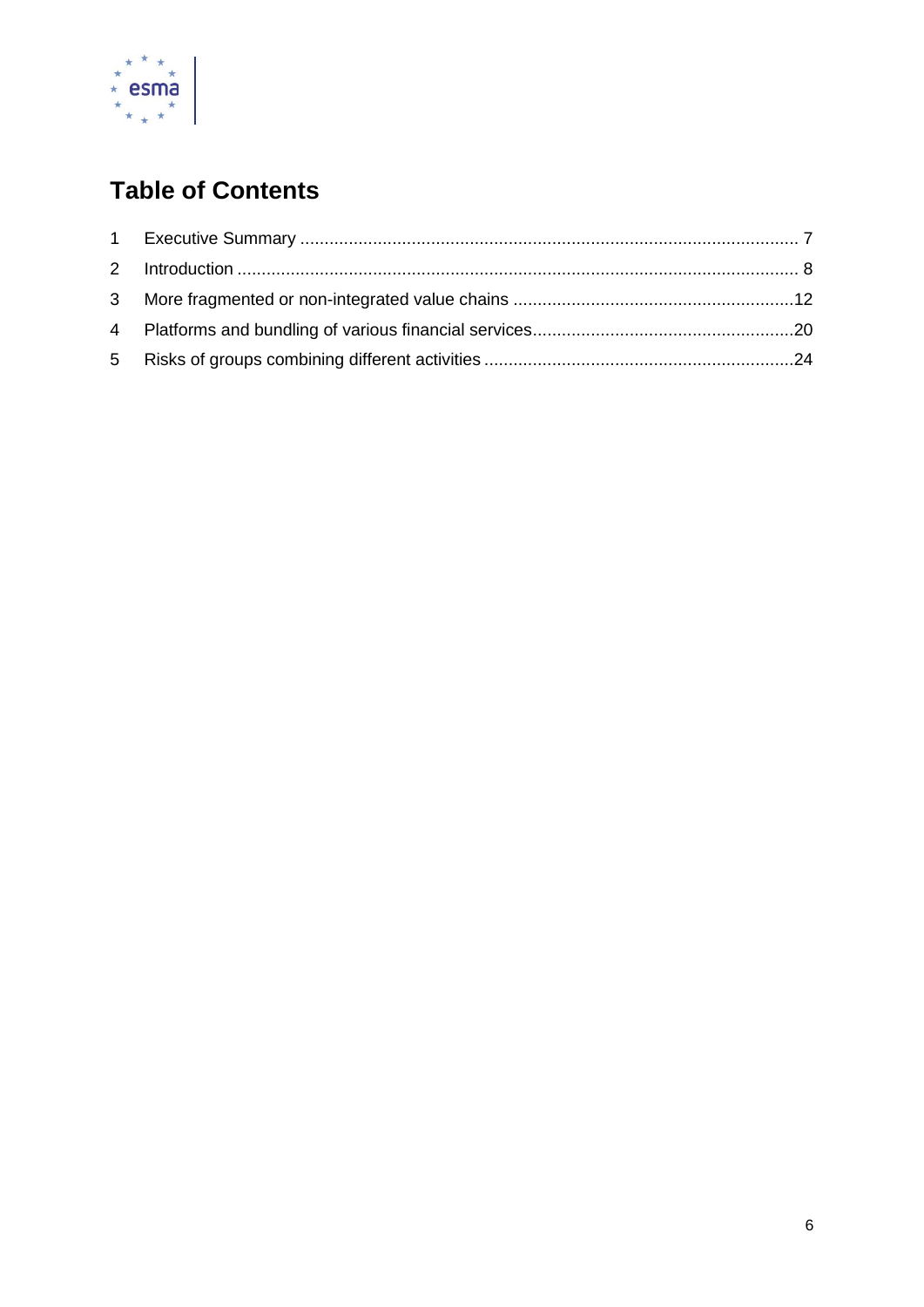

# <span id="page-7-0"></span>**1 Executive Summary**

# **Reasons for publication**

Technological innovation is transforming financial services at an unprecedent speed, by facilitating new business models and services and the entrance of new market participants. Covid-19 is accelerating this shift and the digitalisation of financial services. These changes bring a host of opportunities, including the prospect of better financial services for businesses and consumers and greater financial inclusion. Yet, they raise challenges as well, as they can contribute to introduce or exacerbate new risks. Also, the existing regulatory and supervisory framework may not fully capture and address these new developments.

In September 2020, the European Commission (EC) published a digital finance package<sup>1</sup> with the aim to embrace digital finance in the EU. Following on the package, in February 2021, the EC set out a request for technical advice<sup>2</sup> to the European Supervisory Authorities (ESAs) on three main issues, namely (i) the growing fragmentation of value chains in finance, (ii) digital platforms and (iii) groups combining financial and non-financial activities. In particular, the ESAs are requested to assess the regulatory and supervisory challenges brought by these developments and the way in which they could be addressed. ESMA is seeking feedback from external stakeholders to inform its work on the matter

### **Contents**

Section 2 explains the background of this call for evidence. Sections 3, 4 and 5 set out the topics on which ESMA is asking for feedback and the questions. Appendix 1 summarises the questions.

# **Next Steps**

ESMA will consider the information received through this call for evidence when drafting its response to the EC. ESMA, together with the other ESAs, need to deliver a report to the EC by 31 January 2022. The technical advice received from the ESAs will not prejudge the EC's decisions in any way.

<sup>&</sup>lt;sup>1</sup> [Digital finance package | European Commission \(europa.eu\)](https://ec.europa.eu/info/publications/200924-digital-finance-proposals_en)

<sup>2</sup>[https://ec.europa.eu/info/sites/info/files/business\\_economy\\_euro/banking\\_and\\_finance/documents/210202-call-advice-esas](https://ec.europa.eu/info/sites/info/files/business_economy_euro/banking_and_finance/documents/210202-call-advice-esas-digital-finance_en.pdf)[digital-finance\\_en.pdf](https://ec.europa.eu/info/sites/info/files/business_economy_euro/banking_and_finance/documents/210202-call-advice-esas-digital-finance_en.pdf)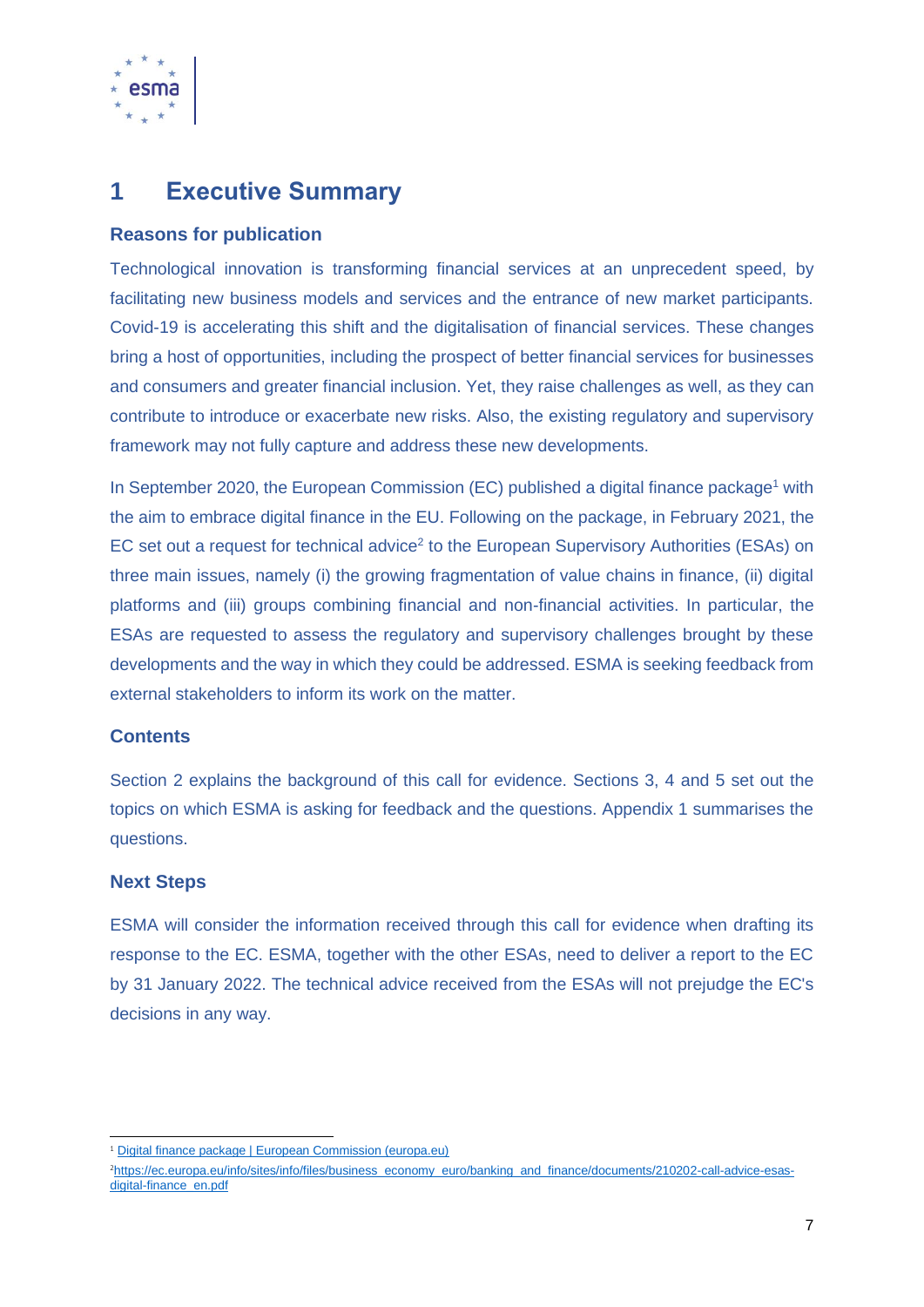

# <span id="page-8-0"></span>**2 Introduction**

- 1. Digitalisation is transforming society, the economy and the financial sector. This transformation, and the application of innovative technologies in the EU financial sector, has the potential to benefit people and companies. By facilitating the entry of new market participants, reducing geographical barriers and promoting greater transparency in the provision of financial services, technological innovation can provide better financial services to a wider range of businesses and consumers, possibly at a lower cost. It can also foster financial inclusion.
- 2. Meanwhile, those changes are not exempt of challenges. The entry of large and small technology companies in financial services and the growing reliance on those companies by financial firms can give rise to new forms of risks, e.g., in relation to security, interconnectedness, concentration and competition.<sup>3</sup> These changes raise specific regulatory and supervisory challenges as well, including due to their global and crosssectoral nature and the risk of unlevel playing field.
- 3. The EC aims to address the challenges and risks attached to digital transformation by proposing, where relevant, adaptations to the existing legislative frameworks by mid-2022. To prepare these actions, and considering that regulation should be technology neutral according to the 'same activity, same risk, same rule' principle, the EC is requesting technical advice from the ESAs on the following key issues<sup>4</sup>:
	- a. more fragmented or non-integrated value chains arising as a result of the growing reliance by financial firms on third parties for the delivery of their services and the entry of technology companies in financial services;
	- b. platforms and bundling various financial services;
	- c. groups combining different activities, namely mixed activity groups providing both financial and non-financial services.
- 4. Importantly, the recent legislative proposals for the Digital Markets Act (DMA) $5 -$  adopted on 15 December 2020 – and Digital Operational Resilience Regulation (DORA)<sup>6</sup> intend to

<sup>&</sup>lt;sup>3</sup> For a detailed introduction on how BigTech firms are entering the financial services sector and the possible challenges and benefits associated with this development, please have a look at [ESMA's 'Trends, Risks and Vulnerabilities report 1/2020'.](https://www.esma.europa.eu/sites/default/files/library/esma_50-165-1040_trv_no.1_2020.pdf) 

<sup>4</sup> The EC is also asking EBA for input in the areas of protection of client funds and non-bank lending.

<sup>5</sup> https://ec.europa.eu/info/strategy/priorities-2019-2024/europe-fit-digital-age/digital-markets-act-ensuring-fair-and-open-digitalmarkets\_en

<sup>6</sup> https://ec.europa.eu/info/publications/200924-digital-finance-proposals\_en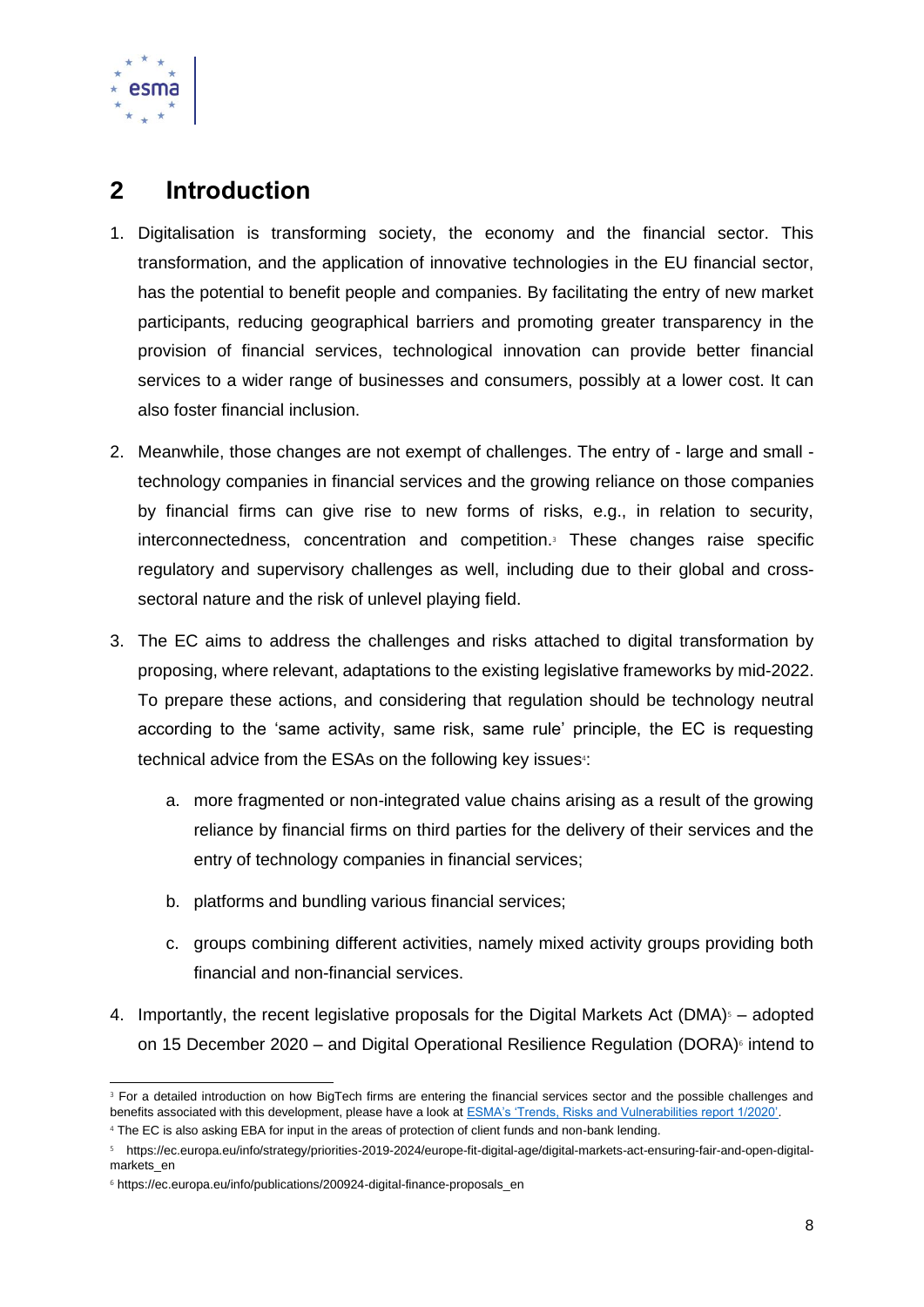

address some of the above risks and challenges already. DMA proposes new ex-ante rules for gatekeeper platforms as well as a new supervisory framework at EU level to address conduct and competition harm risks. Most of the large technology companies which are currently offering financial services are likely to fall into the scope of this proposal. Similarly, DORA proposes a new oversight framework for those ICT service providers that are critical to the financial sector, which is likely to apply to most of the large technology companies to the extent that they provide ICT services to financial firms. The framework aims to monitor and address concentration risk and systemic risk that may arise from critical thirdparty provision of ICT services. However, other gaps and issues, e.g., in relation to conduct or prudential risks or cooperation between relevant competent authorities, may be left unaddressed and require further adaptations to the existing regulatory and supervisory frameworks.

- 5. With this call for evidence (CfE) ESMA seeks the input of market participants, technology companies and other stakeholders on those remaining gaps and issues that would need to be addressed.
- 6. Noteworthy, ESMA is cooperating closely with EBA and EIOPA on these matters, leveraging on the work already undertaken, for example in the form of a survey on digital platforms to the industry<sup>7</sup> for what concerns EBA or a Discussion Paper on the (re)insurance value chain and new business models arising from digitalization<sup>®</sup> for what concerns EIOPA.

<sup>7</sup> [https://www.eba.europa.eu/financial-innovation-and-fintech/fintech-knowledge-hub/regtech-industry-survey](https://eur02.safelinks.protection.outlook.com/?url=https%3A%2F%2Fwww.eba.europa.eu%2Ffinancial-innovation-and-fintech%2Ffintech-knowledge-hub%2Fregtech-industry-survey&data=04%7C01%7CClaudia.FernandezGarcia%40esma.europa.eu%7C82cd95d1500c4e54e94f08d90e21aad4%7Ce406f2684ae74c80899402493da00c03%7C0%7C0%7C637556360043904822%7CUnknown%7CTWFpbGZsb3d8eyJWIjoiMC4wLjAwMDAiLCJQIjoiV2luMzIiLCJBTiI6Ik1haWwiLCJXVCI6Mn0%3D%7C1000&sdata=dE7BJ3QNMEZoxDX2LYv8dhkKYzpDzkCuq%2FrwiF8K9TA%3D&reserved=0)

<sup>&</sup>lt;sup>8</sup> [EIOPA \(2020\). Discussion Paper on the \(re\)insurance value chain and new business models arising from digitalization.](https://www.eiopa.europa.eu/sites/default/files/publications/consultations/discussion-paper-on-insurance-value-chain-and-new-business-models-arising-from-digitalisation.pdf)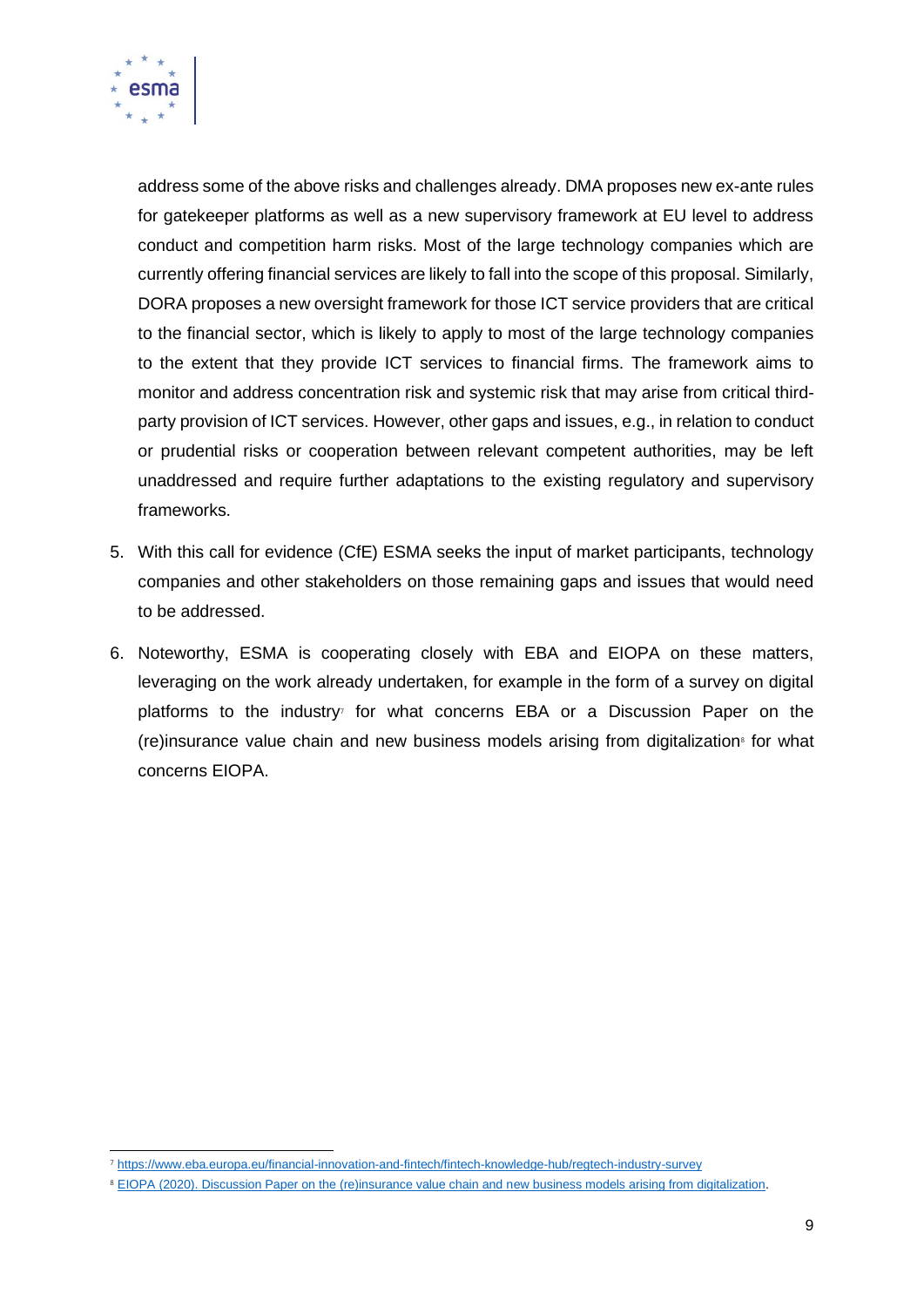

# **General information about respondent**

| Name of the company / organisation   | DeutscheBörse Group     |
|--------------------------------------|-------------------------|
| Activity                             | <b>Regulated Market</b> |
| Are you representing an association? | $\Box$                  |
| Country/Region                       | Germany                 |

# **Q1 Please insert here any general observations or comments that you would like to make on this call for evidence, including how relevant digital finance may be to your own activities.**

#### <ESMA\_QUESTION\_DCFE\_1>

#### Digital Finance and new technologies are important for the financial sector

Deutsche Börse Group (DBG) in its capacity as a financial market infrastructure (FMI) provider uses modern IT and technological solutions to operate, and service the financial sector worldwide. DBG's technologies are at the core of its operations and forming an integral part of the regulated services we operate. We ensure the efficient functioning of these markets; including but not limited to trading and market data, provision of indices, clearing, securities custody, etc.

Regarding new technologies, we are currently working on the use of Cloud technology, AI and distributed ledger technology (DLT) / blockchain as well as automation of processes. We use these technologies in a rather gradual, granular and tested manner, hence continuing to guarantee transparency, stability and investor protection at all times. Therefore, Digital Finance is an important topic for our current and future activities.

#### Balance between innovation and security necessary

We would like to highlight that "technology neutrality" and "same business, same risks, same rules" principles should apply within Digital Finance to uphold the values of transparency, fairness, stability, investor protection, and market integrity.

In addition, and as a rather general comment to this consultation, in our view, technological innovation provides many benefits and is of utmost importance for the future development of the EU´s financial sector to be competitive and to offer better as well as new services to consumers. Consequently, to reap those benefits, technology must be supported, and adequate safeguards need to be addressed, in order to keep the balance between innovation and safety for financial markets. We see regulators and authorities already addressing these issues and to provide for the regulatory frameworks for new technologies (e.g. ESA´s Guidelines for Cloud Outsourcing, "DORA" and "MiCA").

#### COVID-19 pandemic accelerates existing trend

With regard to COVID-19, we think that the pandemic has only accelerated the trend, which was already existing prior.

Further, the outbreak of COVID-19 has particularly shown again that the G20 reforms after the financial crisis of 2007/08 have made our financial system safer and more resilient. Against this background we want to highlight that Financial Market Infrastructures and market operators play an important role, as they contribute essential to the functioning of the markets in times of market stress and towards robust and efficient price formation and risk management.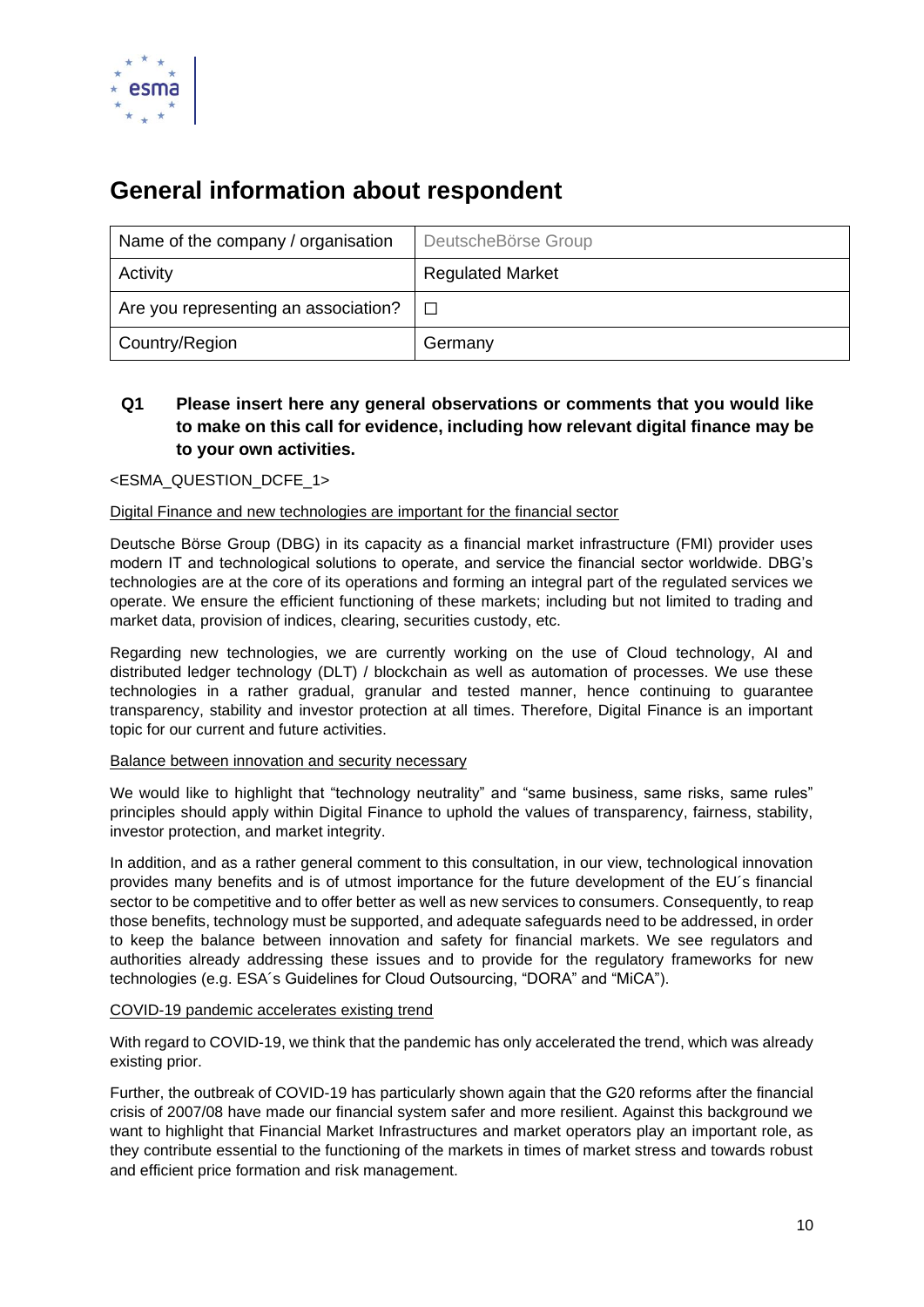

This can be seen for example in 2020´s 'flight to quality'– illustrated by the increase in trading volumes on lit exchanges against the drop in off-exchange volumes and gains in market shares for lit continuous trading at the expense of auction trading, Systematic Internalisers (SIs) as well as OTC trading.

#### DBG supports path chosen by regulators

Consequently, the EU27's current political reflections on key initiatives such as Digital Finance as well as the Green Deal should be seen as an integral part of the European ambitions to fully support innovative, operational, well-functioning and stable financial markets, given their key function to provide access to financing for companies and to investment for investors based on a robust and transparent price formation process and risk-management.

Within Digital Finance, we support a legally binding approach, based on existing EU financial market practices, as this would provide legal certainty to reduce regulatory arbitrage, inconsistencies, market fragmentation, and ensure scalability of services within the EU. Scalability is extremely important for EU firms to successfully compete on a global scale and with non-EU entities active within the EU.

<ESMA\_QUESTION\_DCFE\_1>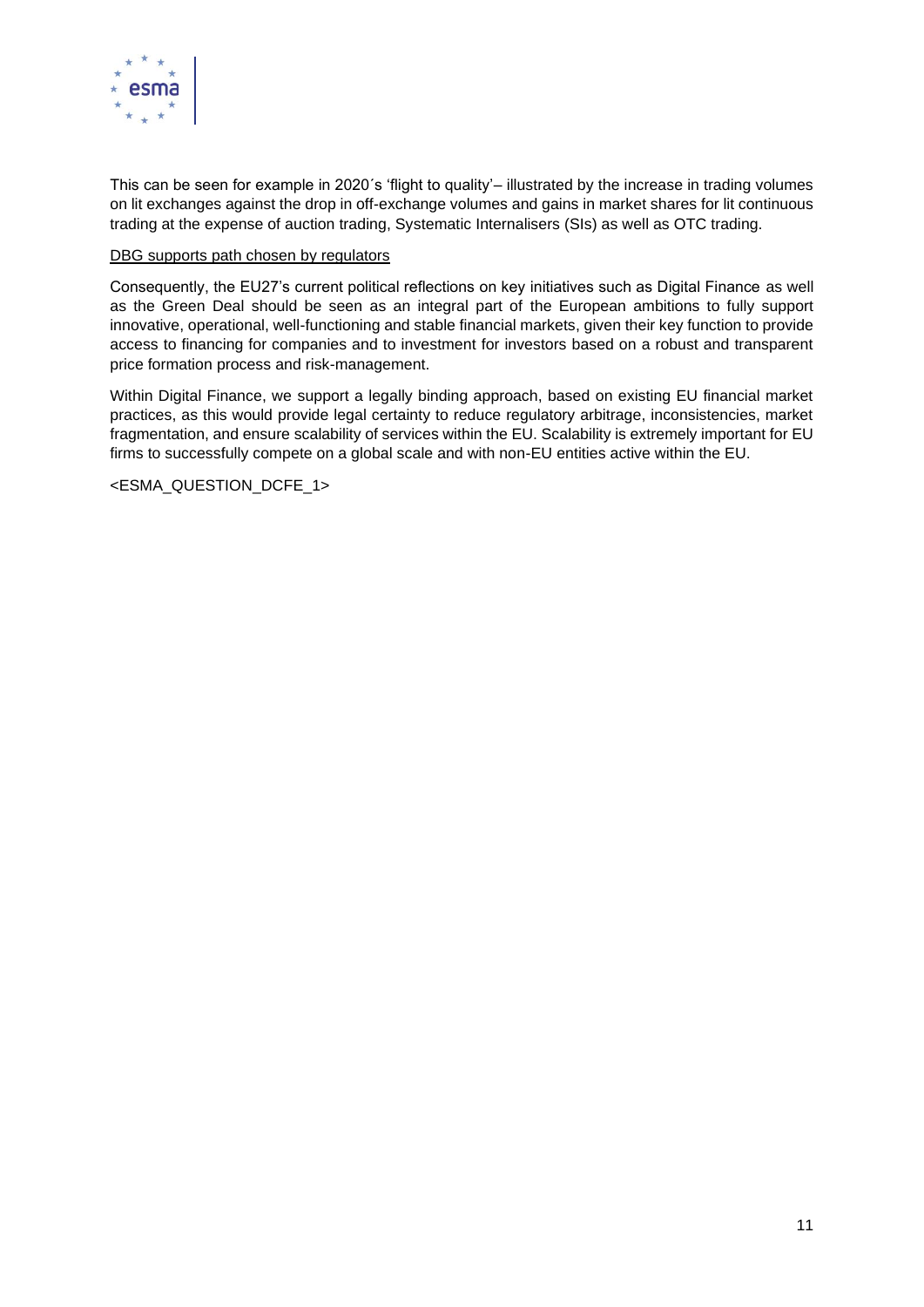

# <span id="page-12-0"></span>**3 More fragmented or non-integrated value chains**

- 7. Technological developments are increasing the extent to and ways by which financial firms rely on third-parties, in particular technology firms, for the delivery of services, thereby leading to more fragmented or non-integrated value chains. This dependency can take different forms, e.g., outsourcing, partnerships, cooperation agreements or joint ventures. Examples include cloud outsourcing arrangements or the use of technology companies for data analytics, risk management or marketing purposes. In addition, digital innovation facilitates the entry of technology companies in financial services, again leading to potentially closer interlinks and increased inter-dependency between those companies and financial firms.
- 8. These new business models may entail various benefits, such as increased efficiency. However, they may also introduce new risks and may not be fully captured by the existing regulatory framework. Indeed, the entities contributing to the provision of the financial services may be subject to a set of individual requirements in the absence of a holistic approach or even fall outside of the regulated space. These models may also raise challenges in relation to cross-border supervision, cooperation between different competent authorities, as well as legal responsibility for conduct, operational resilience of the entire value chain and prudential treatment.
- 9. This call for evidence aims to collect evidence on new material developments in the evolution and fragmentation of value chains and the extent to which this phenomenon introduces new risks and/or create regulatory and supervisory challenges.

# **Questions**

**Q2 Do you observe changes in value chains for financial services (e.g., more fragmented value chains) as a result of technological innovation or the entry of technology firms? How different is the situation now when compared to pre-Covid?**

<ESMA\_QUESTION\_DCFE\_2>

#### Digital Finance is an opportunity

Yes, we see this trend within the overall financial sector. This is most prominent within the bankingsector, but not restricted to it. However, we have not observed developments of "Big Techs" entering the financial sector in Europe compared to developments in Asia, where big platforms offer the possibility to place dormant cash in money market funds to receive interests (ESMA Report on Trends, Risks and Vulnerabilities, 1/2020, p. 50, RA.13).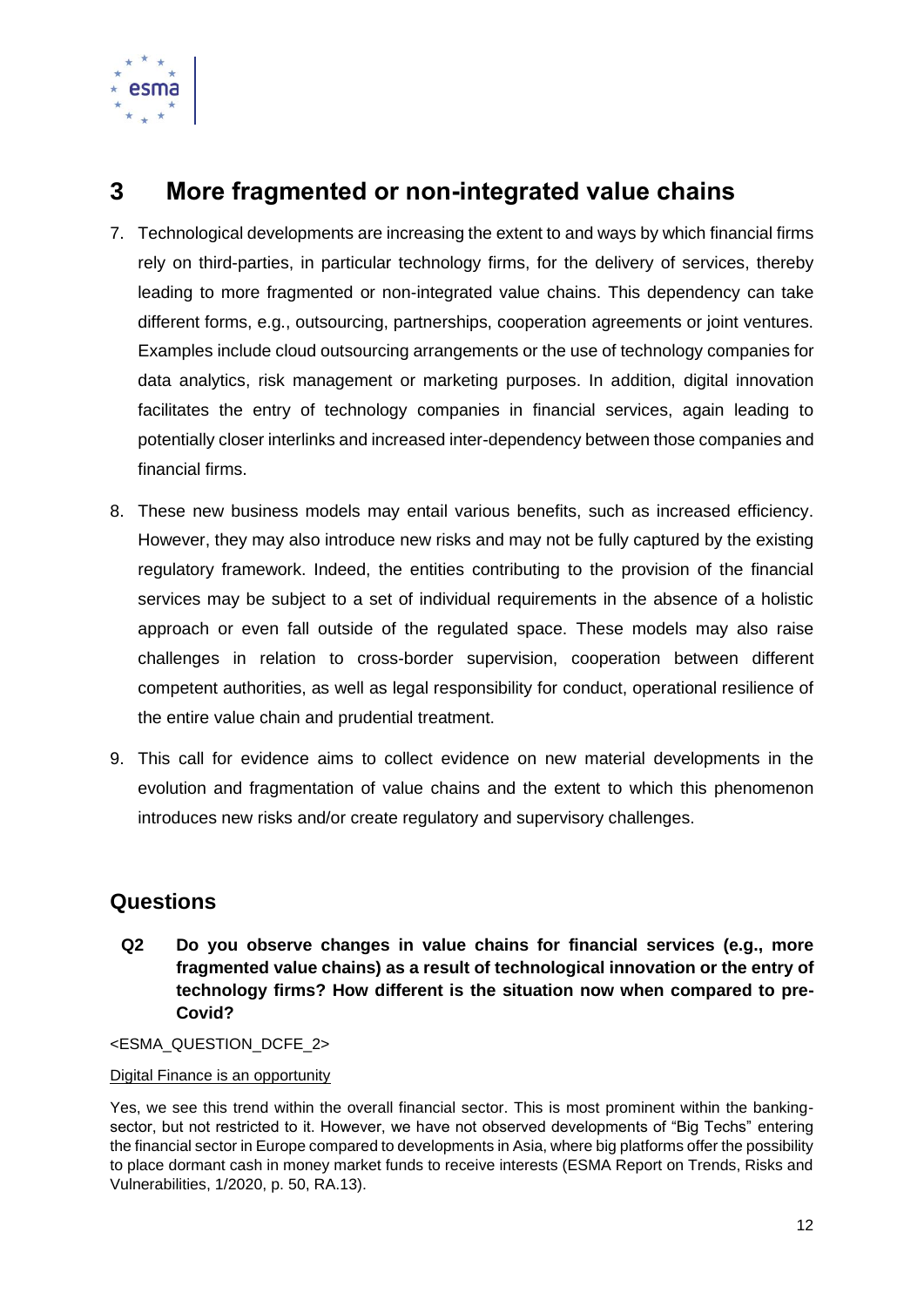

As stated, we have seen acceleration during COVID-19, while the trend of digitalization was already prevalent in the financial sector before. Digital finance had its starting point significantly earlier and has also been influenced by developments outside of the financial sector, e.g. the increase in services available online and 24/7, such as streaming of content from the internet.

DBG generally considers this to be a positive development, as it holds potential to create new services and innovations to the sector benefiting investors.

We are also part of this development as we started co-operations with institutions and companies, including start-ups, see for example the recent successful launch of HQLAx (https://www.hqla-x.com/), which leverages DLT to provide liquidity management and collateral management solutions for institutional clients in the global securities financing markets.

#### New technologies pose opportunities, but risks must be monitored and managed adequately

We agree of course with ESMA that there may be additional risks and challenges to be identified and properly addressed within this development. We would like to share the flowing observations in a nutshell:

A prominent example on how technological innovation takes ground within finance is the recent trend/debate around DLT/Blockchain and especially with regard to crypto-assets. Those assets and connected services have often emerged outside of existing regulatory frameworks and have often been offered rather by fin-techs than by established financial entities. Meanwhile, as crypto-assets have arrived in the mainstream of political discussions and the financial regulatory frameworks (see MiCA or Member States initiatives, such as the German law on electronic securities), we see partnerships or joint ventures between established financial firms and those fin-techs.

In this context, we are of the opinion that the adaption of the financial rules and the introduction of cryptoassets into the existing framework are important and necessary steps to create legal certainty for market participants and to facilitate this new asset class.

Currently, the trend of "Decentralized Finance (DeFi) emerges, with financial products built on DLT networks, often on public blockchains. Financial services are offered via peer-to-peer layers to (retail-) clients without a central intermediary implying certain rules automatically e.g. on the basis of programmed smart contracts. These new and innovative concepts are attracting growing interest.

However, to grasp the full potential of this development, it is again necessary to ensure a certain level of protection for consumers/investors and to have adequate rules in place. It will be important to protect consumers/investors the same way, as if they would buy "traditional" financial services.

From our perspective, Trusted Third Parties could fulfil important functions in this context, as not every function can be "outsourced" to technology.

<ESMA\_QUESTION\_DCFE\_2>

**Q3 Do you consider that financial firms are increasingly relying on technology firms to fulfil critical or important functions? If so, for which particular functions? Are there particular types of technologies (e.g., BigData, artificial intelligence, cloud computing, others) and technology firms involved?** 

<ESMA\_QUESTION\_DCFE\_3>

Technology firms provide important services to the financial sector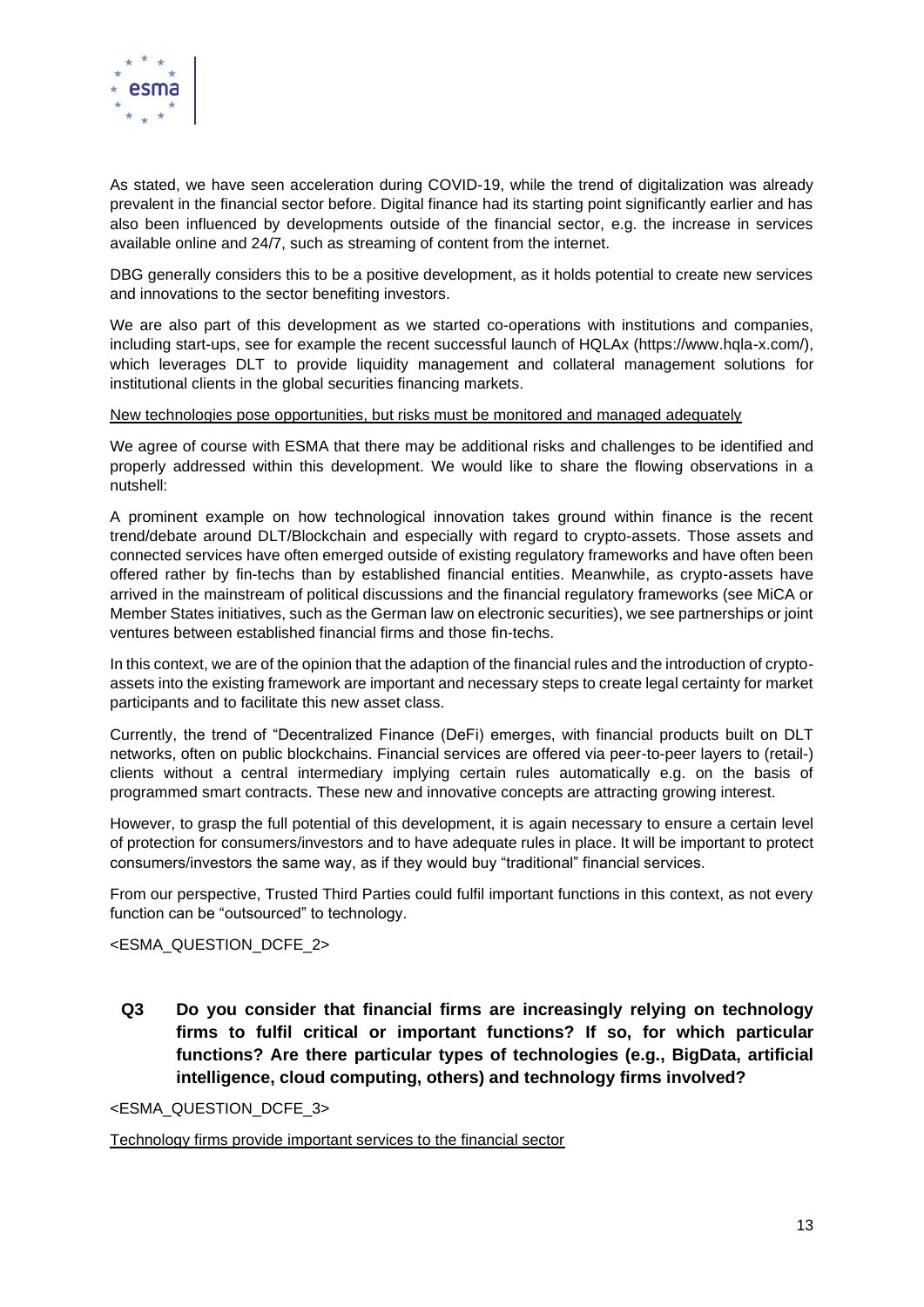

Digitalisation is changing our economy, our society and our everyday lives. It may have consequences that we cannot fully measure at the moment. It offers opportunities for new developments and presents us with new technical, regulatory and ethical challenges. Therefore, the usage of new technologies has also become an important factor within the finance sector in order to be competitive.

We see that especially outsourcing via Cloud services is increasingly important for financial services to be innovative, as Cloud markets offer technological solutions for financial institutions to innovate, flexible scale-up, save costs through the application of pay per use models and should be supported in general.

It is important to note that financial firms are already supervised when it comes to outsourcing of their services, regardless of the technology used. Therefore, firms are responsible already and will still be asked to conduct a proper risk management.

Nevertheless, we acknowledge the limited number of providers and the potential risks associated. However, in order to foster innovation and not lose competitiveness on the international level, it is crucial that the EU market remains open to non-EU Cloud service providers.

Hence, we welcome the European Commission´s proposal of DORA (see e.g. Art 25, 26, 29 or 31) and ESMA´s outsourcing guidelines (Guideline 2, 9) from 2020, which tackle this issue as well. These regulatory/supervisory frameworks will further support the use of Cloud technology in the financial sector, while addressing potential risks.

<ESMA\_QUESTION\_DCFE\_3>

**Q4 Do you have examples of technology companies providing financial services in the EU, either directly or through arrangements with financial firms? If so, please briefly describe their business model and the type of financial services that they provide.**

#### <ESMA\_QUESTION\_DCFE\_4>

We see large technology companies providing payment services in cooperation with established financial institutions. Also, we see technology companies cooperating with financial institutions in the realm of asset management ("robo-advisor"). Further, we see in non-EU jurisdictions where large technology companies act as "one-stop-shop" offering financial services as well as non-financial services.

We generally agree with ESMA, that every entity offering financial products and/or services should be required to follow the same rules as other service providers, even if the means to do so vary due to technology ("same business, same risk, same rules"-principle).

However, in principle these kind of cooperation between technology- and financial firms can bring innovation to the financial sector and should therefore not only be seen as risk.

#### <ESMA\_QUESTION\_DCFE\_4>

**Q5 Do you have examples of technology companies being used by financial institutions in the EU to fulfil critical or important functions? If so, please briefly describe their business model and the way in which they contribute to, or facilitate, these critical or important functions.**

<ESMA\_QUESTION\_DCFE\_5>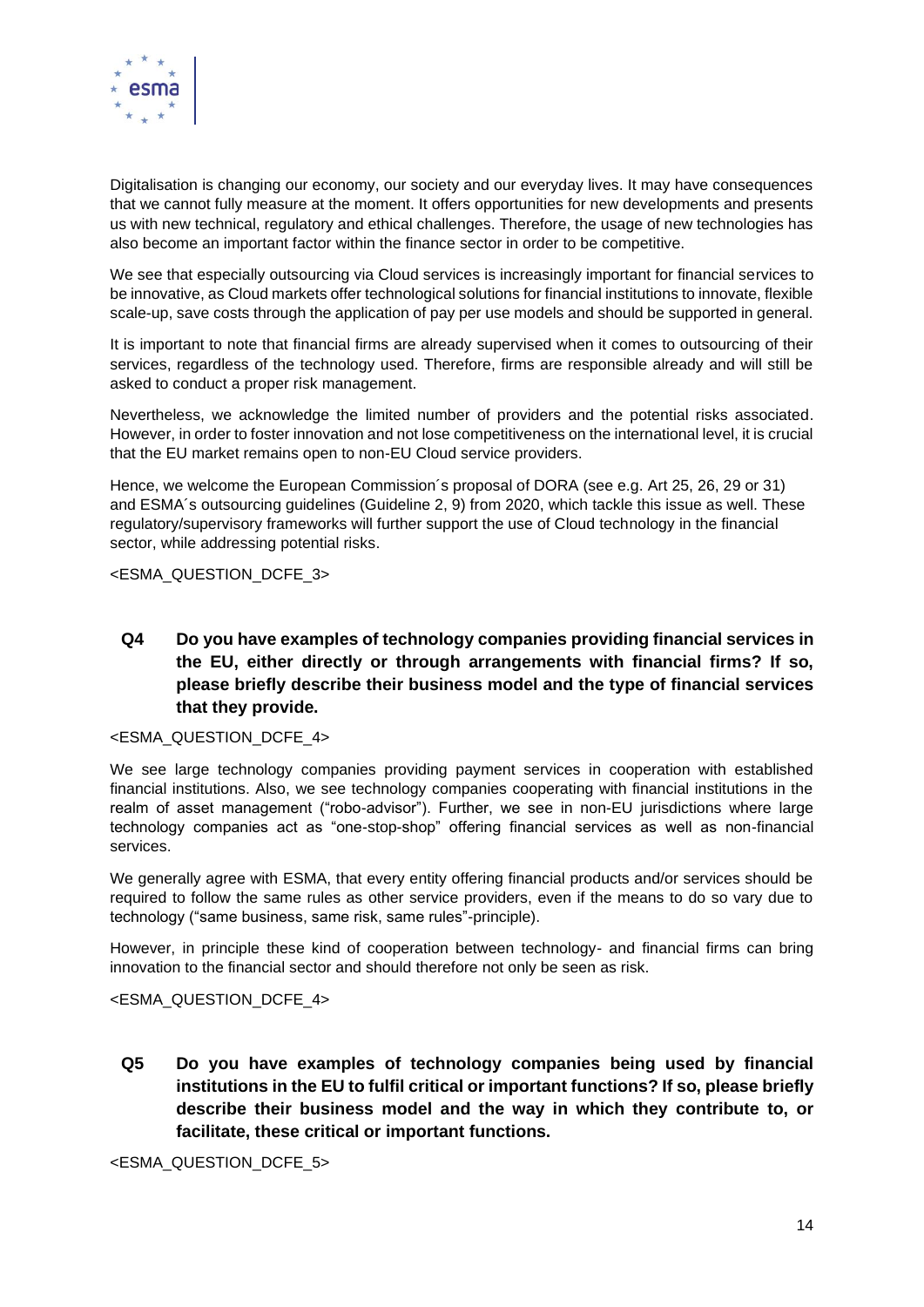

As stated above, financial institutions use Cloud companies for their various services (PaaS, SaaS, IaaS). This topic is already addressed by regulators within the recent DORA proposal of the European Commission.

<ESMA\_QUESTION\_DCFE\_5>

### **Q6 Do you see changes in the way or extent to which financial market data are being collected, used and disseminated by unregulated data service providers?**

#### <ESMA\_QUESTION\_DCFE\_6>

#### Clarification of the terminology

DBG understands the terminology "financial market data" in the context of this consultation as all kind of data which may be used in the context of financial services. Consequently, we understand that the term differs from the terminology of "market data" as defined by ESMA (compare ESMA Guidelines 1 June, ESMA70-156-43-05), which only refers to pre- and post-trade market data as lined out within MiFIR/MiFID II.

#### Alternative data becomes increasingly important

In this context, we would like to share some observations/comments, which are being focused on a growing market of "alternative data" used within the financial sector (for further information please see also the report by the FISD Alternative Data Council; [https://history.siia.net/Portals/0/A%20Guide%20to%20Alternative%20Data\\_jan2021..pdf?ver=2021-](https://history.siia.net/Portals/0/A%20Guide%20to%20Alternative%20Data_jan2021..pdf?ver=2021-01-11-165202-730) [01-11-165202-730](https://history.siia.net/Portals/0/A%20Guide%20to%20Alternative%20Data_jan2021..pdf?ver=2021-01-11-165202-730) ).

Digitalization enables new ways of collecting, aggregating, disseminate and using all sorts of data. For example, there is data generated through the internet (e.g. polls or scraping), or generated through technical devices such as meters in water, in soil or other (e.g. such as density of soil on plantations impacting harvest and prices for commodities), or satellite pictures (e.g. of commercial traffic in order to predict any business climate index), as well as numerous other opportunities.

From our understanding, this "alternative data" (in contrast to "traditional" data, which can for example be financial statements or statistics officially published by a company) is more and more used within the financial market, be it within decision making, electronic trading via algorithms, and ever more so within the asset management industry.

Dissemination of such data may happen in various forms, one to one between a data provider and an interested party or via a marketplace. In various cases, entities provide the data to any interested party, in other they may be tasked exclusively to provide special data to an exclusive user only.

However, as the data is generated in various ways, quality varies, which in turn can generate issues at the receiver's end.

#### <ESMA\_QUESTION\_DCFE\_6>

**Q7 What implications, if any, do changes in value chains (e.g., more fragmented value chains) have on your own activities? To which extent are you taking an active role in these changes?**

<ESMA\_QUESTION\_DCFE\_7>

DBG takes an active role within Digital Finance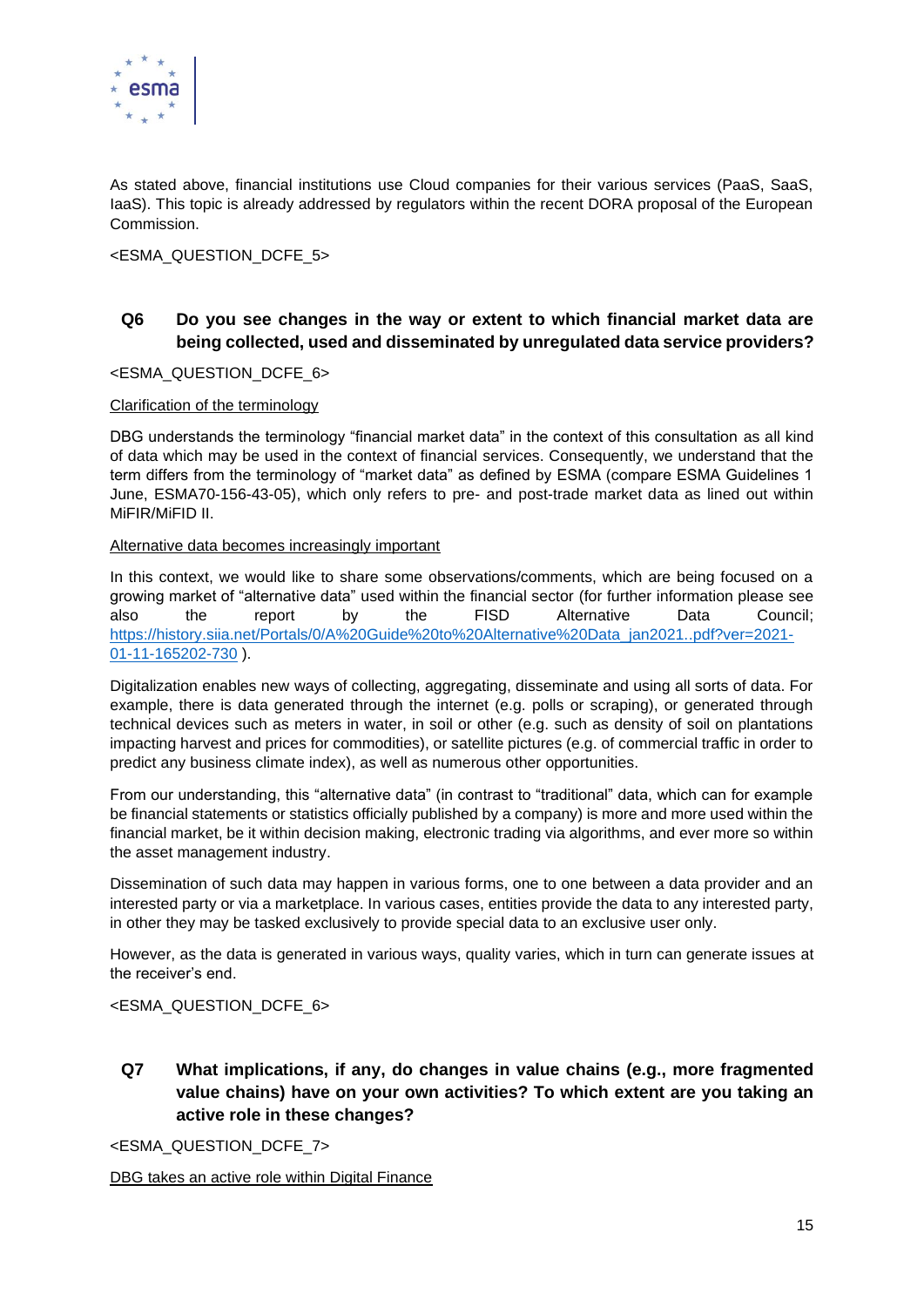

The usage of third-party service providers allows us to provide our own core-services more efficiently and a reduction of cost. The adoption of new technologies creates additional growth opportunities, fosters operating efficiency and enhances customer experience. DBG will continue to invest in Cloud technology, distributed-ledger technology (DLT) and other clearly defined areas.

With regard to Cloud, DBG is following a "Multi-Cloud" strategy, in order to manage the inherent risk of "vendor lock-in" effects and other risks.

As a general remark, in the fast-changing world of new technologies, it often makes sense for financial firms to incorporate the specialized knowledge of third-party service providers in order to offer better services to clients. Some of this knowledge and the necessary resources would be difficult to adhere for every financial firm at the same level. Furthermore, specialisation also contributes to a high level of security as the third-party service providers has to provide state of the art technology and proven strategies when it comes to security to be competitive.

<ESMA\_QUESTION\_DCFE\_7>

### **Q8 Do you see new or exacerbated risks (e.g., to investor protection, financial stability, market integrity, security or level playing field) in relation to the reliance on technology firms by financial firms?**

#### <ESMA\_QUESTION\_DCFE\_8>

Again, we would highlight that the principles of technology neutrality and "same business, same risks, same rules" as well as considerations to ensure a level playing field are necessary, to uphold the values of transparency, fairness, stability, investor protection, and market integrity.

As stated before, Cloud services are becoming increasingly important for financial services. In today's practice, financial entities use third-country service providers as a common practice. We recognise the limited number of providers but, to favour innovation and not lose competitiveness on an international level, however, it is important to mention that risk as such is neither new to financial entities, nor exacerbated by new technologies as such.

To support the uptake of Cloud technology in the financial sector, we actively support the EU´s work on regulatory minimum standards to be included in contracts with critical third-party service providers included in the European Commission´s proposal towards DORA and the proposals to design "Voluntary Standard Contract Clauses" to facilitate future negotiations.

<ESMA\_QUESTION\_DCFE\_8>

### **Q9 Do you see new or exacerbated risks (e.g., to investor protection, financial stability, market integrity, security or level playing field) in relation to the provision of financial services by technology companies?**

<ESMA\_QUESTION\_DCFE\_9>

See above, the principle of "same business, same risk, same rules" must apply, in order to close any potential gap.

<ESMA\_QUESTION\_DCFE\_9>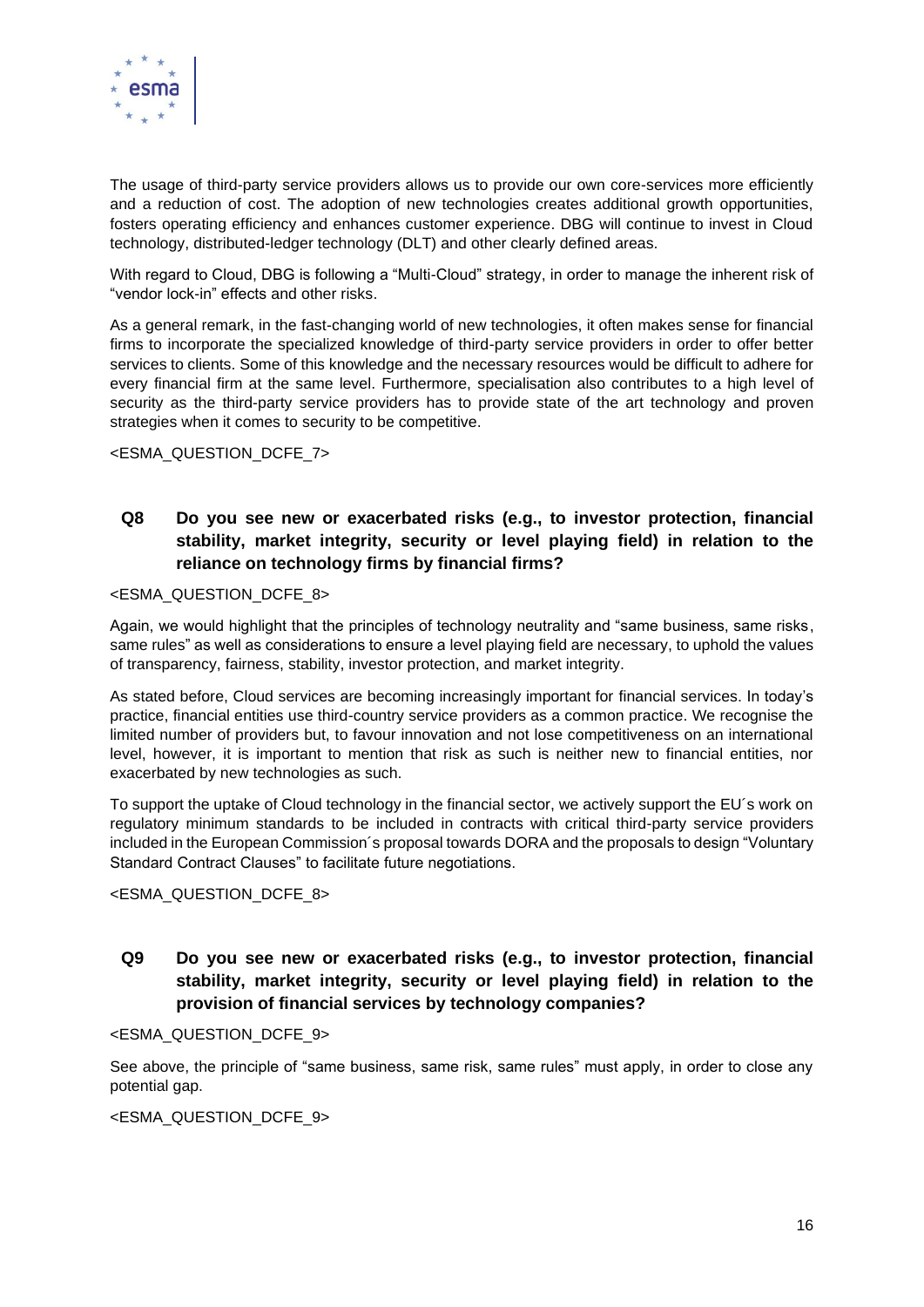

# **Q10 Do you see new or exacerbated risks (e.g., to investor protection, financial stability, market integrity, security or level playing field) in relation to the collection, use and dissemination of financial market data by unregulated data service providers?**

#### <ESMA\_QUESTION\_DCFE\_10>

In the case of "alternative data" (see also Question 6), there may be risks involved both, in the data generation, as well as in the usage of the data itself. There may be risk for investors once the data is being used in algorithms (e.g. for the service of "robo-advise"), while not having been properly selected or tested before. Risks should ideally be taken due care of by the firms using the alternative data, through testing and documentation before applying in production and offering services.

We would not recommend legislative action in relation to the collection, use and dissemination of "alternative" financial market data by unregulated data service providers at this time, however, we recommend further monitoring.

<ESMA\_QUESTION\_DCFE\_10>

### **Q11 Do you consider that some adaptations to the EU regulatory framework are needed to address the risks brought by changes in value chains?**

#### <ESMA\_QUESTION\_DCFE\_11>

From our point of view and as already stated, (Cloud) outsourcing is important for the financial sector in the EU, hence rules and requirements have to be as harmonized as possible. We see regulators and authorities already addressing these issues and to provide for the regulatory frameworks for new technologies (e.g. ESA´s guidelines for Cloud outsourcing or DORA) and support a more streamlined approach.

Besides Cloud outsourcing, further monitoring / impact assessments are needed to adjust the regulatory framework properly, if necessary.

<ESMA\_QUESTION\_DCFE\_11>

**Q12 Do you consider that some adaptations to the EU regulatory framework are needed to unlock the benefits brought by changes in value chains?**

<ESMA\_QUESTION\_DCFE\_12>

TYPE YOUR TEXT HERE

<ESMA\_QUESTION\_DCFE\_12>

**Q13 Do you consider that there is a need to enhance supervisory practices, e.g., cross-border or cross-sectoral cooperation, in relation to changes in value chains?**

<ESMA\_QUESTION\_DCFE\_13>

Streamlining of and more efficiency within existing processes necessary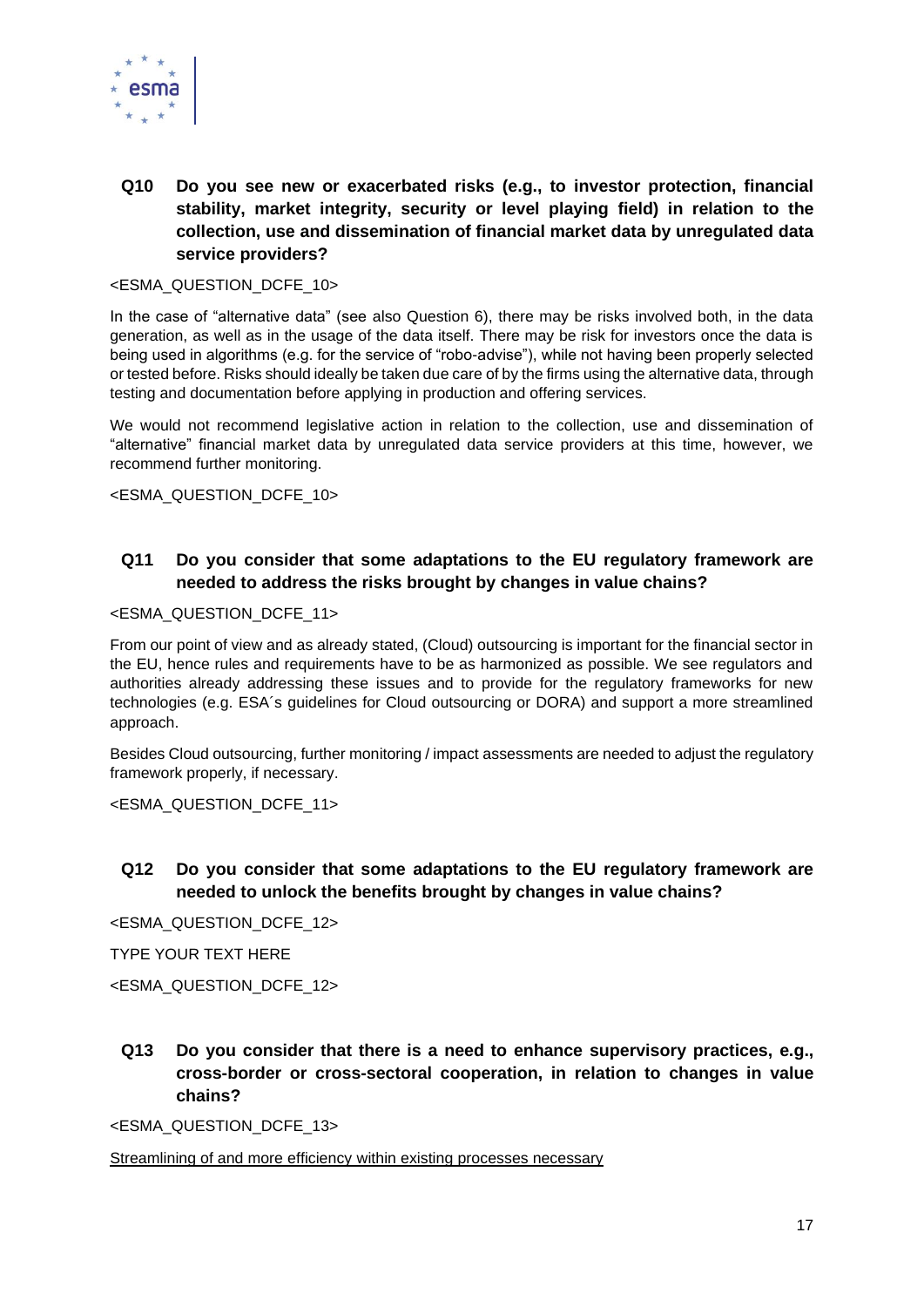

DBG is of the opinion that coordination between authorities on all levels becomes increasingly important. However, we would also highlight the need for increased efficiency in contrast to adding more complexity. For example, establishing new bodies/networks within authorities with new reporting lines would not be beneficial, if they ultimately slowed down the time for coordination (as foreseen in Art 31 Regulation 2017/0536).

Further, in order to avoid double-reporting, we would recommend more streamlined reporting processes as well as the re-use of data to be reported, where it is appropriate and within the mandate of authorities. In this context the different guidelines established by ESA's are already important to harmonize the supervisory practices by NCAs and therefore support a balanced use of Cloud technology (see ESMA and EBA guidelines on Cloud outsourcing). Therefore, from our point of view and against the background of DORA, we do not see the need for additional coordination and/supervision within the financial sector regulation.

#### Double regulation and unclear competencies must be prevented to allow for more efficiency

However, with regard to IT security overall it is of crucial importance to streamline the various regulatory/supervisory frameworks in the EU, as regulators on the European and Member States level develop rules for all industries on a horizontal level (e.g. the "NIS 2.0" directive or the directive on the resilience of critical entities "CER"). In this context, sector specific rules like DORA, must be given clear precedence in order to avoid unnecessary "double regulation" or conflicting requirements. Hence a "lex specialis" approach favouring DORA would be favourable.

With regards to cross-border co-operation, it is important to provide for efficient/effective processes, also when it comes to third countries. Otherwise, the costs of compliance for all entities in the value-chain could increase, which in turn could lead to withdrawals followed by reduced competition, choice and product innovation (see for example the effects of Brexit on Trade Repositories).

<ESMA\_QUESTION\_DCFE\_13>

### **Q14 Which recommendations, if any, would you make to EU regulators/supervisors to address opportunities and challenges brought by changes in value chains?**

#### <ESMA\_QUESTION\_DCFE\_14>

As technologies and use-cases are currently evolving rapidly, it is difficult for any rule-setting authority to act adequately, without accurate and up-to-date information about the trends in the markets. From our perspective, this can lead to uncertainty about whether and how the use of any new technology and the corresponding products and services are/will be regulated. In consequence, this uncertainty on both ends can delay investments and prevent economic growth or even lead to an unordered situation, which in turn can come at the expense of the consumers and to the detriment of trust in new technologies.

Constant dialogue between companies/business associations and regulators/competent authorities could be a beneficial solution for this problem. Companies could be invited to explain their concrete usecases to authorities, in order not only to make them aware of new trends but also to support the evolvement of the regulatory framework.

Furthermore, authorities should have the capacity to be involved effectively in these discussions, to process the information and to provide a clear regulatory framework addressing possible risks without hampering innovative developments.

#### <ESMA\_QUESTION\_DCFE\_14>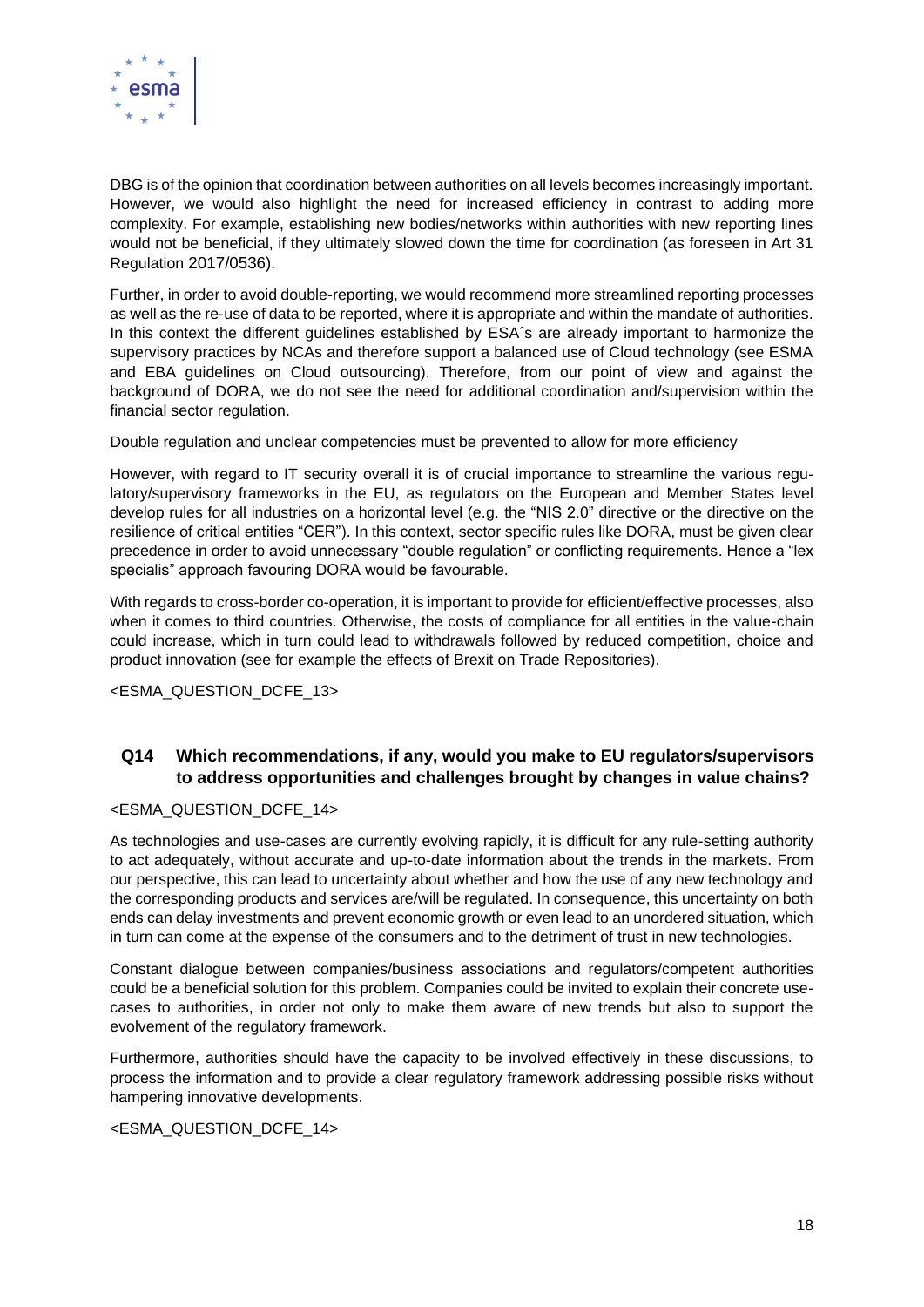

# **Q15 Do you have any other observations or comments in relation to changes in value chains?**

<ESMA\_QUESTION\_DCFE\_15>

TYPE YOUR TEXT HERE

<span id="page-19-0"></span><ESMA\_QUESTION\_DCFE\_15>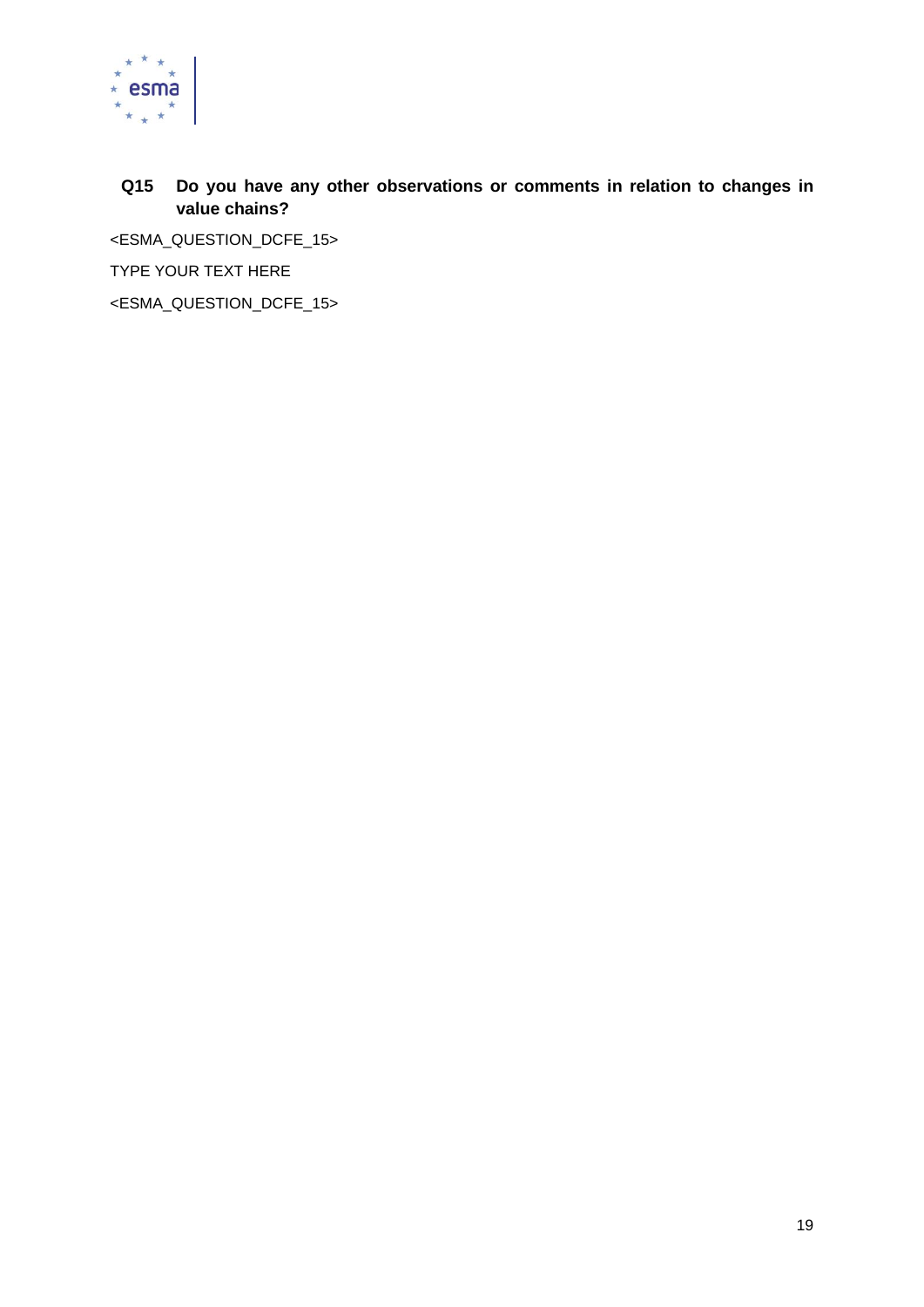

# **4 Platforms and bundling of various financial services**

- 10. Platforms can market and provide access to multiple different financial services, often from different financial firms. Different financial firms can also partner with technology firms to bundle a range of financial services which are then distributed through digital channels.
- 11. The financial firms and platform providers are not always part of the same group and sometimes operate in different EU Member States or third countries. In addition, the different financial services bundled on the platform may fall under separate sectorial regulations or outside of the scope of the EU financial services regulatory perimeter, which can leave certain risks unaddressed and raise specific supervisory challenges.
- 12. A more holistic approach to the regulation and supervision of these platforms and bundled services could be relevant, considering the increased risk that they can pose, regarding e.g. interaction with consumers and consumer protection, conduct of business, money laundering and operational risk.
- 13. The CfE is intended to help ESMA collect insights on the use of digital platforms in the EU the extent to which this phenomenon introduces new risks and/or create regulatory and supervisory challenges.

# **Questions**

**Q16 Do you have examples of platforms bundling different financial services from different financial firms in the EU? If so, please provide a brief description of the most prominent ones.**

<ESMA\_QUESTION\_DCFE\_16>

TYPE YOUR TEXT HERE

<ESMA\_QUESTION\_DCFE\_16>

**Q17 Do you consider that the use of platforms by financial firms for the marketing or the conclusion with customers of financial products and services is widespread in the EU? Do you observe an increase in the use of platforms compared to pre-Covid?**

<ESMA\_QUESTION\_DCFE\_17>

TYPE YOUR TEXT HERE

<ESMA\_QUESTION\_DCFE\_17>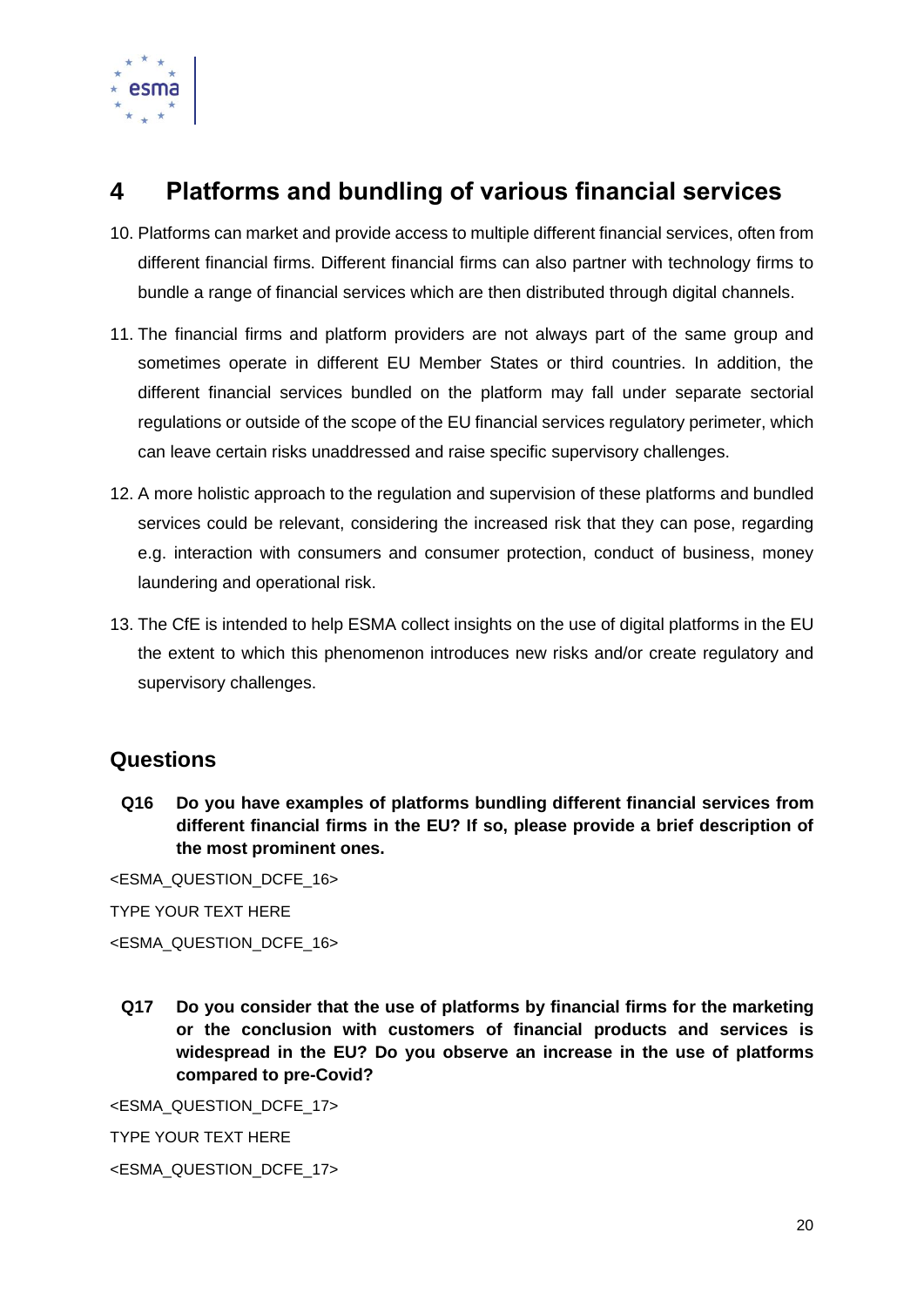

**Q18 (To financial firms) As a financial firm, are you using platforms for the marketing or the conclusion with customers of your financial products and services? If yes, please provide a brief description of(i) the types of services provided by the platform, (ii) the arrangement in place with the platform (e.g., are you or the platform responsible for the governance and/or maintenance of the technical infrastructure and the interactions with customers), (iii) the extent and way in which the arrangement is disclosed to the customer, (iv) the tools and processes in place to ensure that the risks attached to the financial products and services are properly disclosed to the customers.**

<ESMA\_QUESTION\_DCFE\_18>

TYPE YOUR TEXT HERE

<ESMA\_QUESTION\_DCFE\_18>

**Q19 (Same question to platforms) As a platform, do you facilitate the marketing or the conclusion with customers of financial products and services? If yes, please provide a brief description of(i) the types of services provided to financial firms, (ii) the arrangement in place with the financial firms (e.g., are you or the financial firm responsible for the governance and/or maintenance of the technical infrastructure and interactions with customers), (iii) the extent and way in which the arrangement is disclosed to the customer, (iv) the tools and processes in place to ensure that the risks attached to the financial products and services are properly disclosed to the customers.**

<ESMA\_QUESTION\_DCFE\_19>

TYPE YOUR TEXT HERE

<ESMA\_QUESTION\_DCFE\_19>

**Q20 Which key opportunities and challenges do you see in relation to the use of platforms by financial firms?**

<ESMA\_QUESTION\_DCFE\_20>

TYPE YOUR TEXT HERE

<ESMA\_QUESTION\_DCFE\_20>

**Q21 Do you consider any of the following risks to be new/exacerbated where financial firms use platforms for the marketing or conclusion with customers of contracts for financial products and services? Please explain(i) risk to financial stability, (ii) risk to investor protection, (iii) risks in relation to conduct of business, (iv) ICT and security risks, (v) money laundering / terrorism financing,**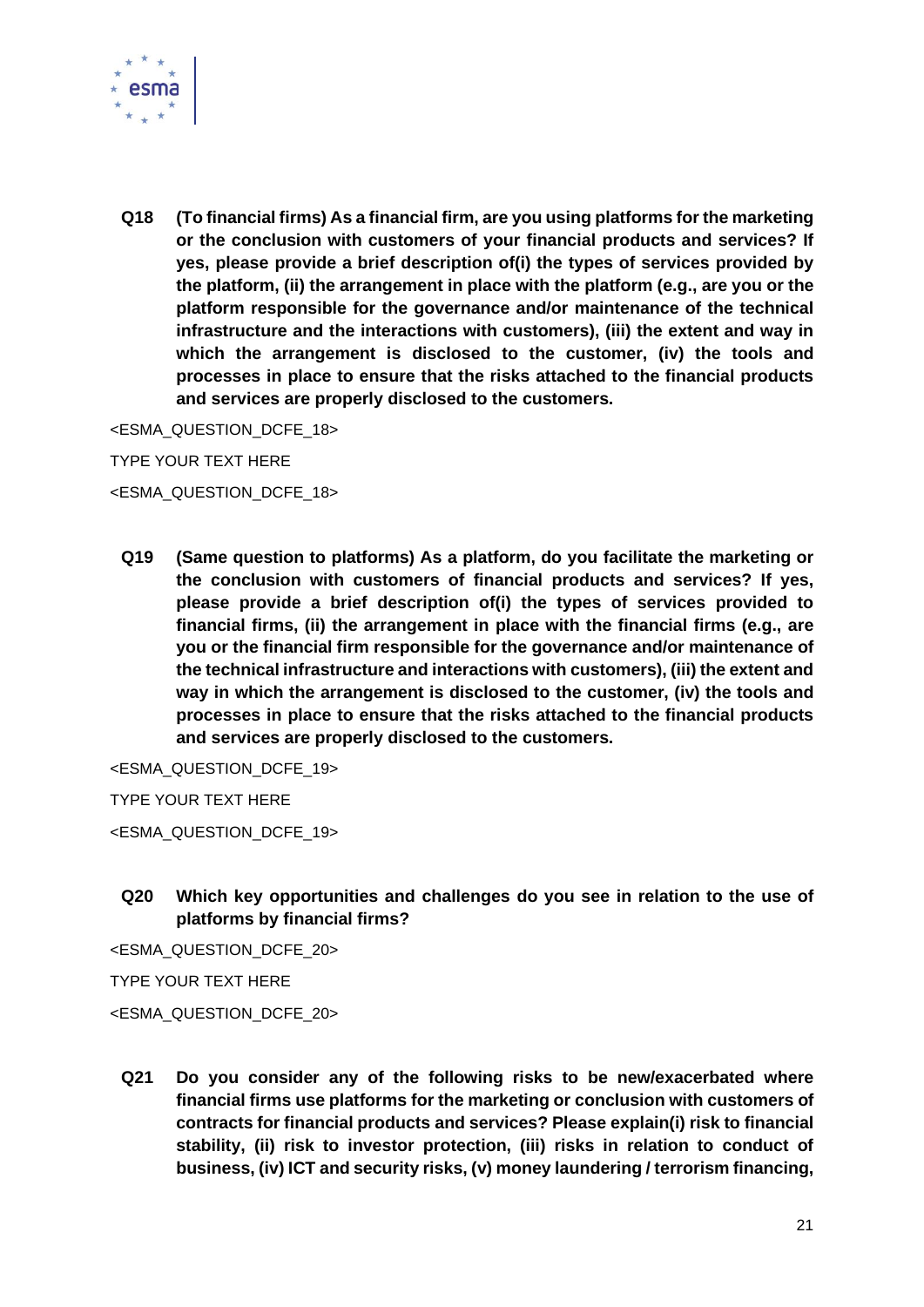

**(vi) risk to data protection and privacy, (vii) risk to fair competition, (viii) market manipulation, or (ix) other risks.**

<ESMA\_QUESTION\_DCFE\_21> TYPE YOUR TEXT HERE <ESMA\_QUESTION\_DCFE\_21>

# **Q22 (For financial firms) Which controls, and processes are in place to oversee the specific risks emerging from the use of platforms?**

<ESMA\_QUESTION\_DCFE\_22>

TYPE YOUR TEXT HERE

<ESMA\_QUESTION\_DCFE\_22>

**Q23 Do you consider that some adaptations to the EU regulatory framework are needed to address the risks brought by the use of platforms?** 

<ESMA\_QUESTION\_DCFE\_23>

TYPE YOUR TEXT HERE

<ESMA\_QUESTION\_DCFE\_23>

**Q24 Do you consider that some adaptations to the EU regulatory framework are needed to unlock the benefits brought by the use of platforms?**

<ESMA\_QUESTION\_DCFE\_24>

TYPE YOUR TEXT HERE

<ESMA\_QUESTION\_DCFE\_24>

**Q25 Does the use of platforms give rise to any challenges regarding the crossborder supervision of financial sector activities in the EU? Do you consider that there is a need to enhance supervisory practices, including convergence measures, in relation to the use of platforms?**

<ESMA\_QUESTION\_DCFE\_25>

Generally, the role of ESMA in the area of the new Digital Finance Strategy for the EU could be assessed, because the emergence of new asset classes by way of new technologies and digitalization will be significantly transforming the services are provided to businesses and citizens, and include crossborder, consumer protection and financial stability dimensions. This could also include the mentioned use of platforms.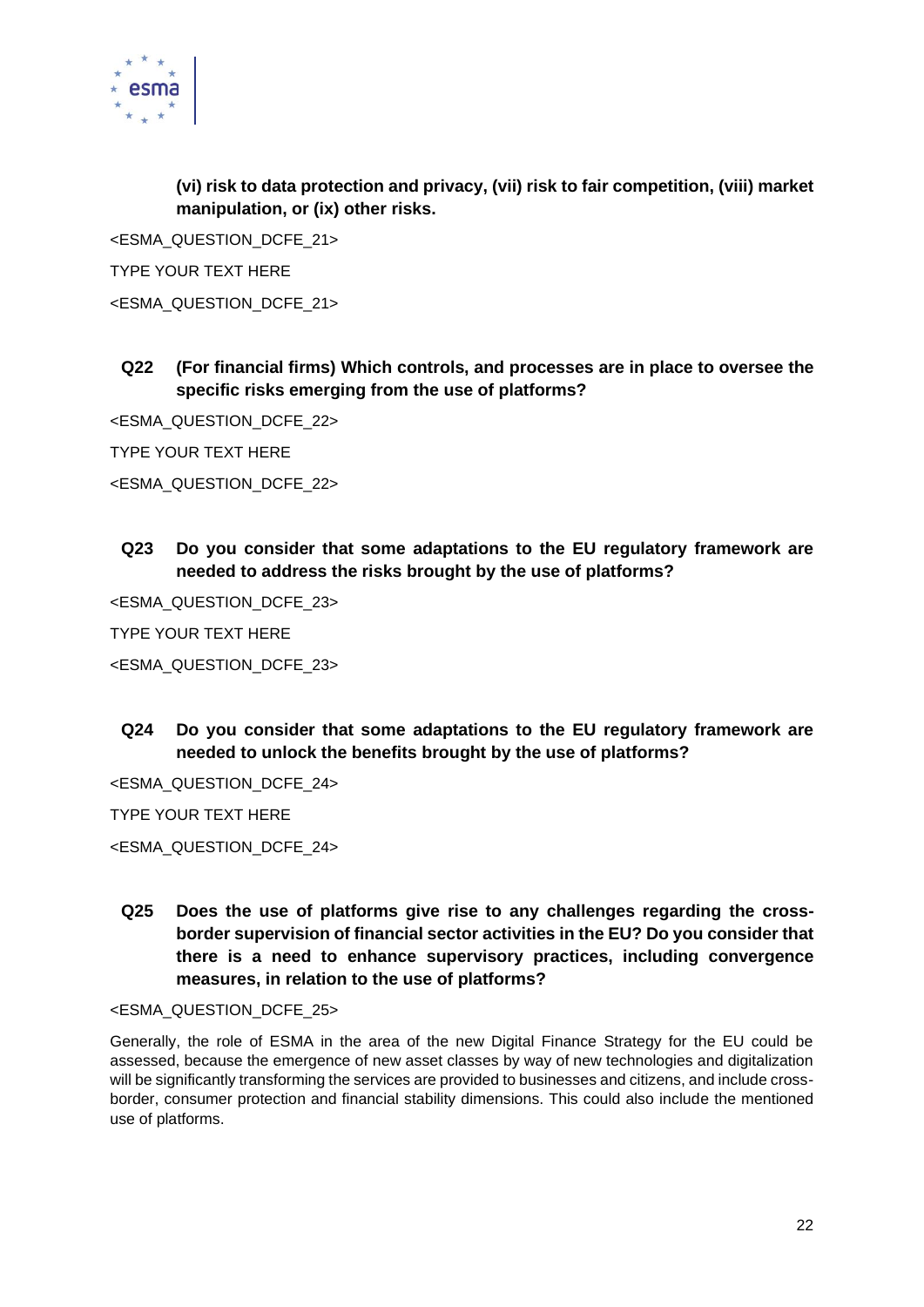

It could also be considered to give ESMA a role for the definition/determination of new products/asset classes in case they are hybrid categories, as for example for crypto-assets which could qualify as financial as well as non-financial instruments during their life-cycle.

A stronger gatekeeper and supervisory role for ESMA and the ESAs overall, may contribute to the European Commission's objective to implement a common Digital Finance Strategy and the Digital Single Market for the EU, when we also think about the DORA proposal.

<ESMA\_QUESTION\_DCFE\_25>

### **Q26 Which recommendations, if any, would you make to regulators/supervisors to address opportunities and challenges brought by the use of platforms?**

<ESMA\_QUESTION\_DCFE\_26>

TYPE YOUR TEXT HERE

<ESMA\_QUESTION\_DCFE\_26>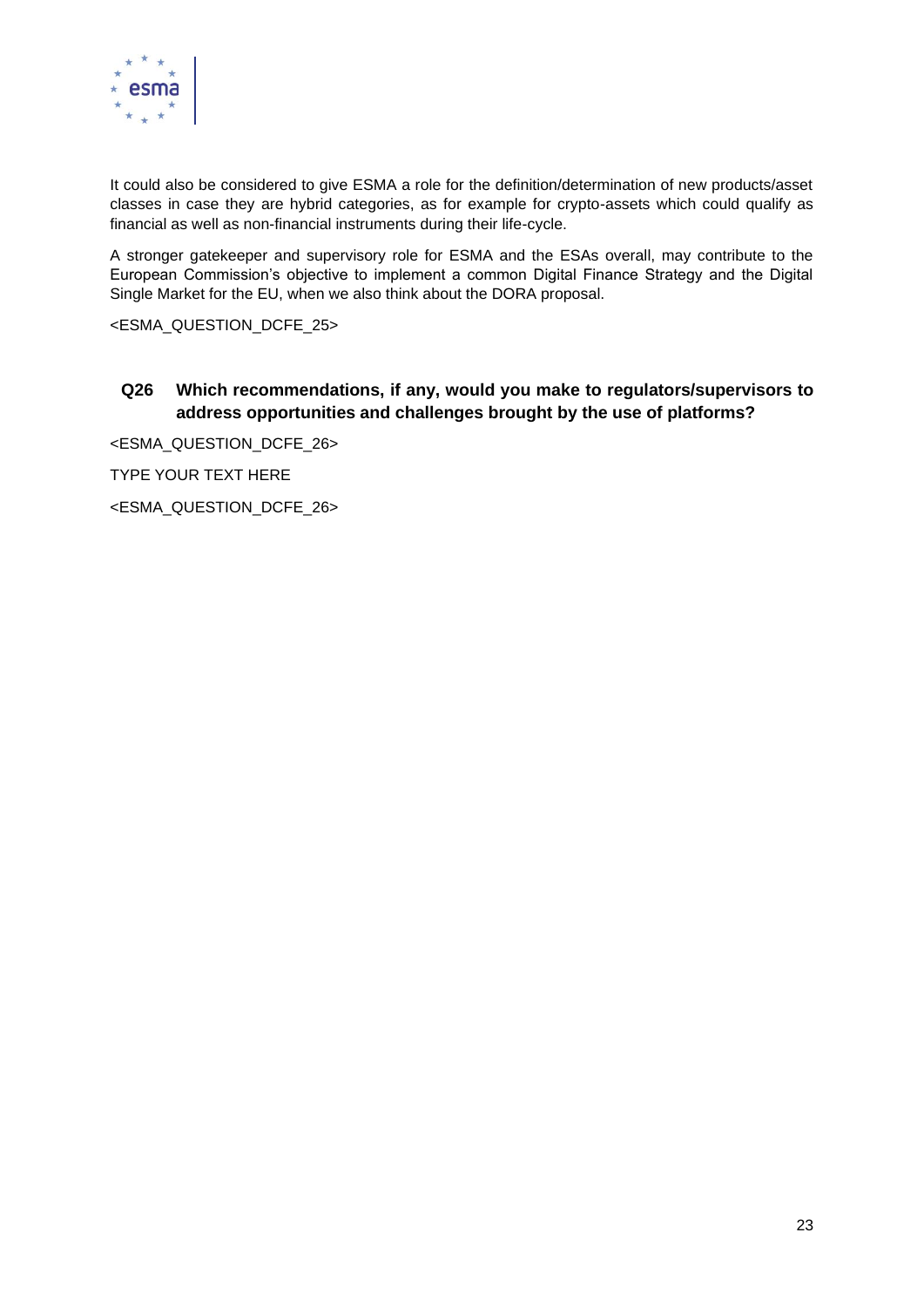

# <span id="page-24-0"></span>**5 Risks of groups combining different activities**

- 14. Large technology companies active in various sectors and forming mixed-activity groups increasingly enter the financial services sector, including through the establishement of their own subsidiaries for the provision of financial services. These groups can quickly scale up the offerings in financial services leveraging on vast amounts of customers' data collected through their affiliated entities and elevating intra-group dependencies on operating systems and processes. The capacity to use intra-group data and other processes within the group to support the provision of financial services raises challenges in relation to conduct, prudential and systemic risks and a possible detrimental effect to the level playing field between entities providing the same financial services as a part of a group versus a single entity.
- 15. Even though existing sectoral financial legislation already embeds approaches for group supervision, it does not provide a framework for coordinated supervision on a crosssectoral basis for emerging types of mixed activity groups, as their financial activities usually represent only a limited share of their total balance sheet. Even when a group has a specialised financial subsidiary undertaking within its group, sectoral financial legislation would only apply to that subsidiary undertaking, with limited possibilities to supervise and prevent risks stemming from the interactions between the financial subsidiaries and the broader group.
- 16. The new emerging risks in relation to mixed-activity groups that build up substantial market share in financial services may not be captured by the existing EU legislation and by supervisory practices limited to regulated entities in the mixed-activity groups.
- 17. The call for evidence aims to collect evidence on whether (i) large technology companies as mixed-activity groups should be supervised specifically, (ii) how interdependencies withing the groups, and potential risks stemming from, can be identified and adressed, and (iii) how supervisory cooperation can be improved for these groups.

# **Questions**

**Q27 Are you aware of mixed activity groups (MAGs), including BigTech groups, whose core business is not financial services but that have subsidiary undertakings that provide financial services in the EU?**

<ESMA\_QUESTION\_DCFE\_27>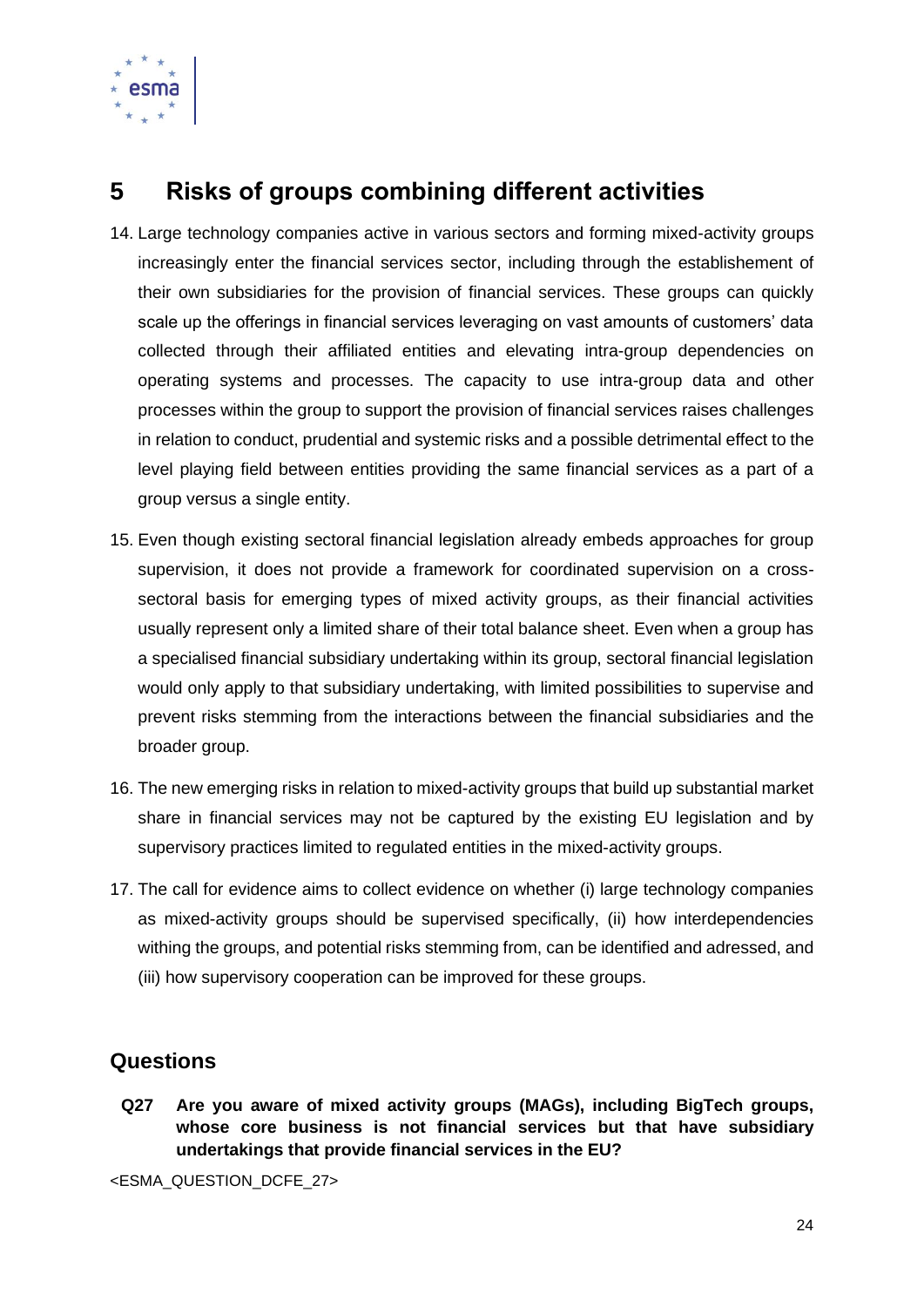

We kindly ask for clarifications surrounding the concept of mixed activity groups (MAGs). Whilst we understand that the Commission aims to provide a framework for coordinated supervision on a crosssectoral basis for emerging types of mixed activity groups, we would be cautious against categorising individual 'financial firms' to 'MAGs' based on pre-defined activities that would be undertaken within a firms value-chain.

<ESMA\_QUESTION\_DCFE\_27>

#### **Q28 Which types of financial services do these entities provide?**

<ESMA\_QUESTION\_DCFE\_28>

TYPE YOUR TEXT HERE

<ESMA\_QUESTION\_DCFE\_28>

**Q29 In such MAGs, how and to what extent the dependency of a subsidiary financial firm on its parent company and/or other subsidiaries of the same group influences the provision of the financial service?**

<ESMA\_QUESTION\_DCFE\_29>

TYPE YOUR TEXT HERE

<ESMA\_QUESTION\_DCFE\_29>

#### **Q30 Do you see new or exacerbated risks in relation to MAGs?**

<ESMA\_QUESTION\_DCFE\_30>

TYPE YOUR TEXT HERE

<ESMA\_QUESTION\_DCFE\_30>

### **Q31 Do you consider that there is a risk of unlevel playing field between individual ('solo') financial firms and MAGs?**

<ESMA\_QUESTION\_DCFE\_31> TYPE YOUR TEXT HERE <ESMA\_QUESTION\_DCFE\_31>

#### **Q32 In your opinion, is the current EU regulatory framework adequate for MAGs?**

<ESMA\_QUESTION\_DCFE\_32>

TYPE YOUR TEXT HERE

<ESMA\_QUESTION\_DCFE\_32>